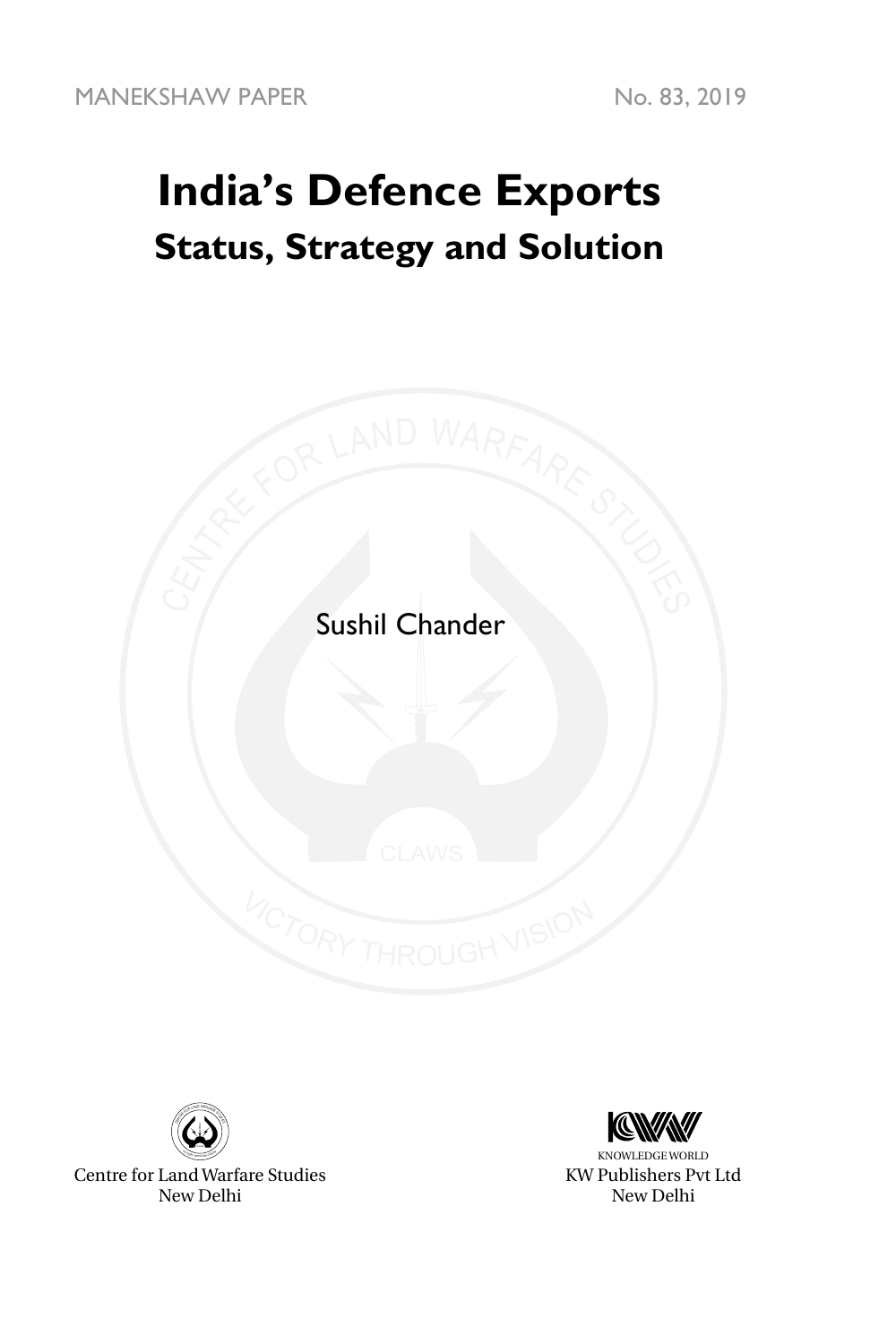**Editorial Team**

**Editor-in-Chief :** Lt Gen (Dr.) V K Ahluwalia

ISSN 23939729



**Centre for Land Warfare Studies**  RPSO Complex, Parade Road, Delhi Cantt, New Delhi 110010 Phone: +91.11.25691308 Fax: +91.11.25692347 email: landwarfare@gmail.com website: www.claws.in CLAWS Army No. 33098 Cheff : Et Gen (Dr.) V K Aniuwalia<br>
Centre for Land Warfare Studies<br>
The Land Warfare Studies<br>
Plex, Parade Road, Delhi Cantt, New Delhi I 10010<br>
LI 125491308 Fay: +91 LI 25492347

The Centre for Land Warfare Studies (CLAWS), New Delhi, is an independent think-tank dealing with national security and conceptual aspects of land warfare, including conventional and sub-conventional conflicts and terrorism. CLAWS conducts research that is futuristic in outlook and policy-oriented in approach.

CLAWS Vision: To establish as a leading Centre of Excellence, Research and Studies on Military Strategy & Doctrine, Land Warfare, Regional & National Security, Military Technology and Human Resource.

© 2019, Centre for Land Warfare Studies (CLAWS), New Delhi CLAWS

Disclaimer: The views expressed and suggestions made in the article are solely of the author in his personal capacity and do not have any official endorsement. Attributability of the contents lies purely with author. expressed and suggestions made in the article are so<br>nd do not have any official endorsement. Attributabil



www.kwpub.com

Published in India by

Kalpana Shukla KW Publishers Pvt Ltd 4676/21, First Floor, Ansari Road, Daryaganj, New Delhi 110002 Phone: +91 11 23263498 / 43528107 email: kw@kwpub.com · www.kwpub.com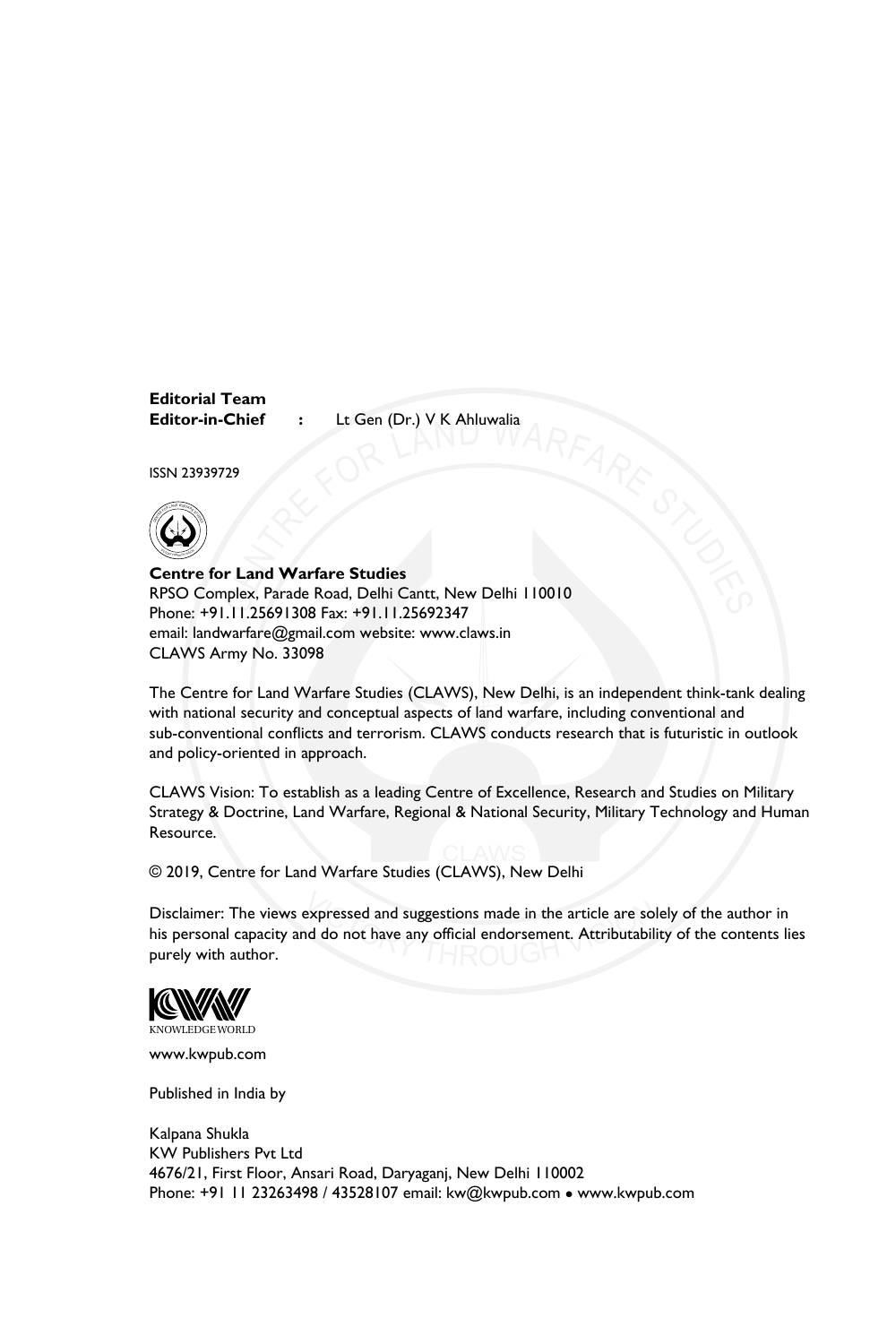# **Contents**

| Ι. | India's Export Controls                                                           |    |  |  |  |
|----|-----------------------------------------------------------------------------------|----|--|--|--|
| 2. | <b>Export Policy: General</b>                                                     | 3  |  |  |  |
| 3. | Defence Exports: A Background<br>$3F_{A,\zeta}$                                   | 3  |  |  |  |
| 4. | <b>Strategy for Defence Exports</b>                                               | 5  |  |  |  |
| 5. | <b>Export Promotion/Facilitation</b>                                              | 5  |  |  |  |
| 6. | <b>Export Regulation</b>                                                          | 6  |  |  |  |
| 7. | Standard Operating Procedure (SOP) for Grant of NOC for<br><b>Defence Exports</b> | 7  |  |  |  |
| 8. | Defence Exports: The Trend                                                        | 8  |  |  |  |
| 9. | Where Does India Stand among Defence Exporters?                                   |    |  |  |  |
|    | 10. Import Versus Export: The Imbalance                                           |    |  |  |  |
|    | 11. Steps Taken by the Government to Boost Defence Exports                        |    |  |  |  |
|    | 12. Role of Armed Forces                                                          | 18 |  |  |  |
|    | 13. Issues of Significance                                                        | 9  |  |  |  |
|    | 14. Implications of Enhanced Defence Export                                       | 21 |  |  |  |
|    | 15. The Way Forward                                                               | 22 |  |  |  |
|    | 16. Conclusion                                                                    | 26 |  |  |  |
|    | <b>Notes</b>                                                                      | 27 |  |  |  |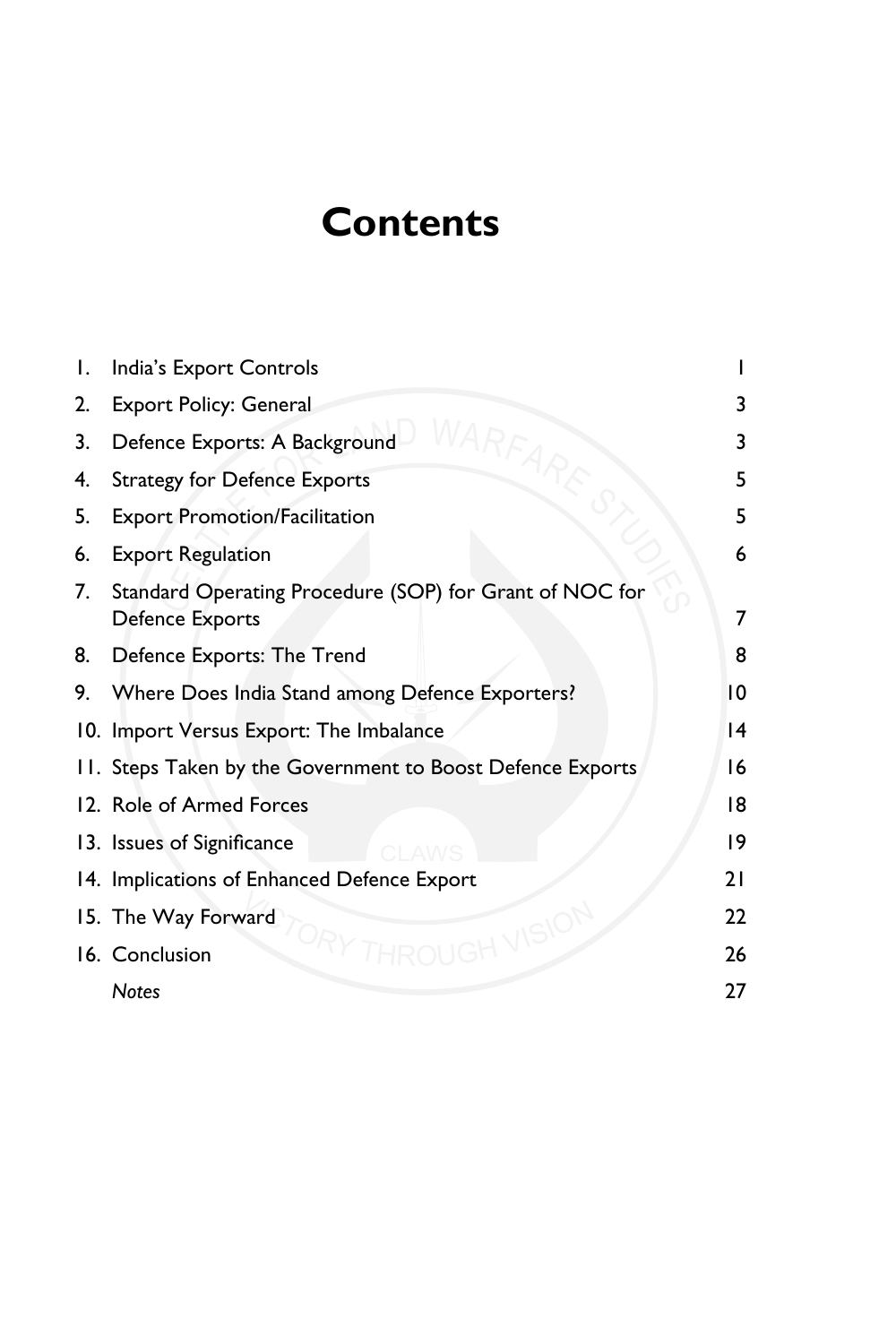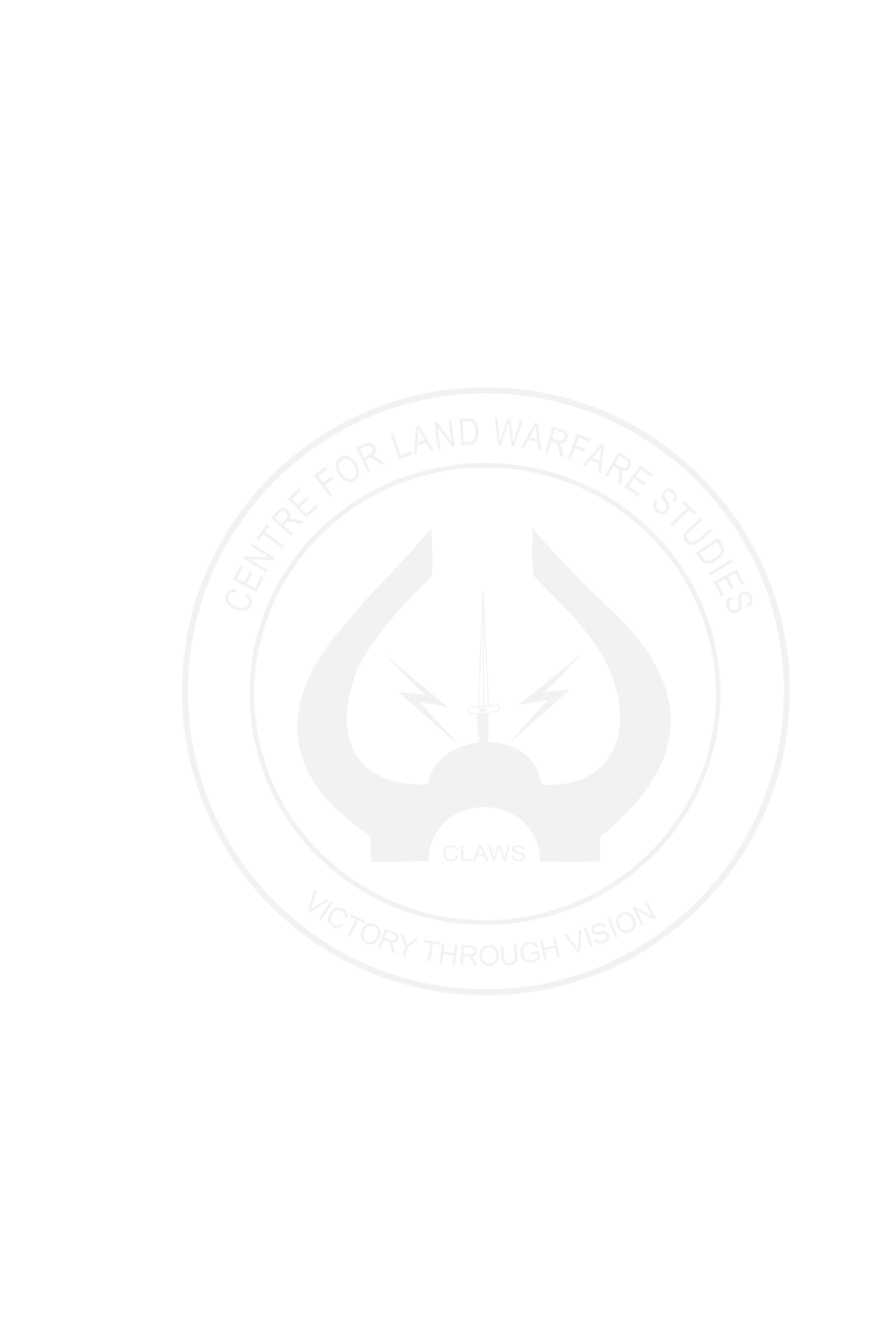# **India's Defence Exports Status, Strategy and Solution**

India has emphatically embarked on the path of self-reliance and indigenisation in Defence with focus on "Make-in-India." Harnessing potential of the Indian industry, both public and private, along with the technological capabilities, developed by academic and research institutions, is vital for desired expansion of the defence industrial base.

ence industrial base.<br>
sards the defence manufacturing, there is a lot of ground yet<br>
n terms of new products development and the scale of produ<br>
ian Industry has to rely solely on domestic demand, the in-<br>
little incentiv As regards the defence manufacturing, there is a lot of ground yet to be covered in terms of new products development and the scale of production. If the Indian Industry has to rely solely on domestic demand, the industry will have little incentive to invest in R&D and production facilities due to obvious lack of economies of scale as well as low frequency of award of contracts, resulting in reduced probability of winning prospective supply orders and feasibility of under-utilisation of manufacturing capacity. Hence, opening up of exports of defence products was inevitable to give impetus to enhanced participation by domestic private industry in design, development and manufacture of defence products.

The defence exports scenario, both pre- and post-liberalisation has not been encouraging at all. Realising the grim scenario, the Government has, in the past four and a half years, laid considerable focus to encourage export of defence products to friendly foreign countries, with some success.

VICTORY THROUGH VISION the defence export strategy, dwell upon issues of concern and suggest The paper aims to explore the current state of defence exports, analyse solutions to enhance effectiveness of the strategy and overcome the current impasse.

#### **India's Export Controls**

Export of weapons and equipment also brings with it a tremendous amount of responsibility in terms of end use by the importer. Ensuring adequate control is one of the requirements to fulfil that responsibility. The defence exports must pass through extensive scrutiny and well-laid-out detailed procedures need to be in place to monitor exports.

The Indian Government has amply demonstrated that it has a policy of responsibly controlling export of sensitive goods. Post-Independence, the Indian approach towards export controls was generally in consonance with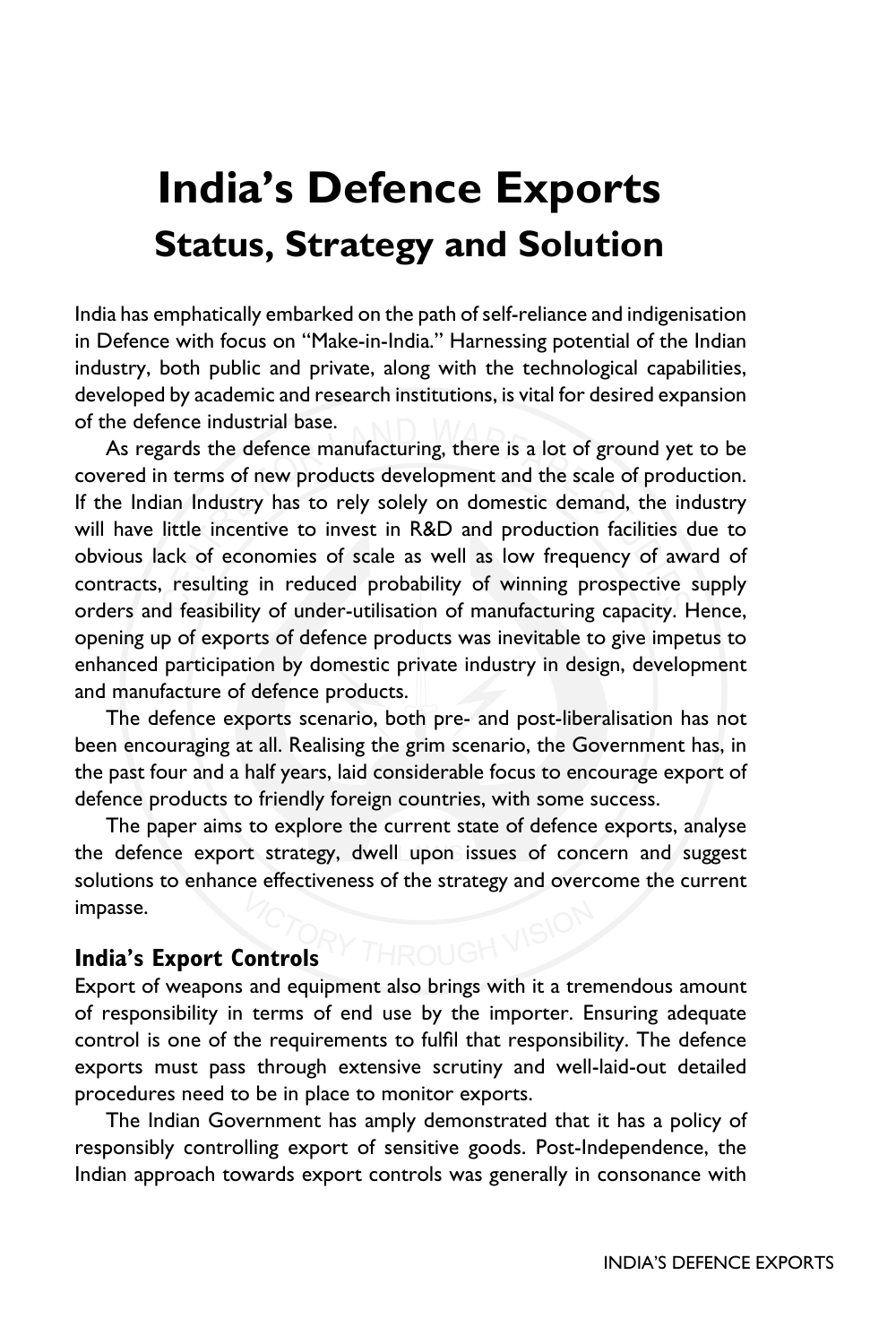its policy of Non-Alignment. The "export controls" were a contentious issue between India and the Western world in general, and the USA in particular,<sup>1</sup> till the late 1990s. India's need for technology increased manifold with the opening of the economy in 1991. Post-1998 Pokhran nuclear tests, when sanctions were imposed by USA and several other countries, a more proactive engagement at ministerial level began between India and the USA. Several rounds of talks, between the then US Deputy Secretary, Strobe Talbott, and Planning Commission Deputy Chairman, Jaswant Singh, did generate tremendous amount of interest in the environment. It marked the beginning of a new phase in the Indian engagement with its export control requirements.

An countries are required to maintain export controls as per ONSC<br>Resolution-1540. India joined the Missile Technology Control Regime (MTCR)<br>and became the 35th member on June 27, 2016.<sup>2</sup> On December 8, 2017,<br>India joined All countries are required to maintain export controls as per UNSC and became the  $35th$  member on June 27, 2016.<sup>2</sup> On December 8, 2017, India joined the Wassenaar Arrangement and became the Arrangement's 42nd participating state.<sup>3</sup> Further, in January 2018, India was admitted as the 43rd member of the Australia Group, through a consensus decision.<sup>4</sup> Thus, India is currently member of three out of four major multilateral export control regimes.

The implementation of export controls has four elements, i.e., legal and regulatory mechanisms, licensing, enforcement and private sector involvement.<sup>5</sup> These are discussed as under:

- best practices with respect to export controls. Legal and Regulatory Mechanisms. The Indian regulatory system has adopted elements from legislations all over the world. The Arms Act of 1959 and Explosive Substances Act of 1908, along with the Arms Rules of 1962 helped to shape India's "Control Framework" for the conventional weapons. We may say that India has made an endeavour to adopt global
- rules ensure that an exporter is denied a licence for violating laws such<br>as FEMA (Foreign Exchange Management Act). A number of factors,<br>including "know your customer," are taken into account before the **Licensing.** India follows a system for pre-licence screening. The existing rules ensure that an exporter is denied a licence for violating laws such as FEMA (Foreign Exchange Management Act). A number of factors, Government grants the licence.
- **• Enforcement.** To implement and enforce its export control laws, India has developed an effective institutional framework. **The Directorate General Foreign Trade (DGFT) is the nodal agency** for implementation of the Export Control System and the licensing of goods in the Special Chemicals, Organisms, Materials, Equipment and Technologies (SCOMET) List.
- **• Private Sector Involvement.** Active involvement of the Private sector is an essential prerequisite for effective export control in the country.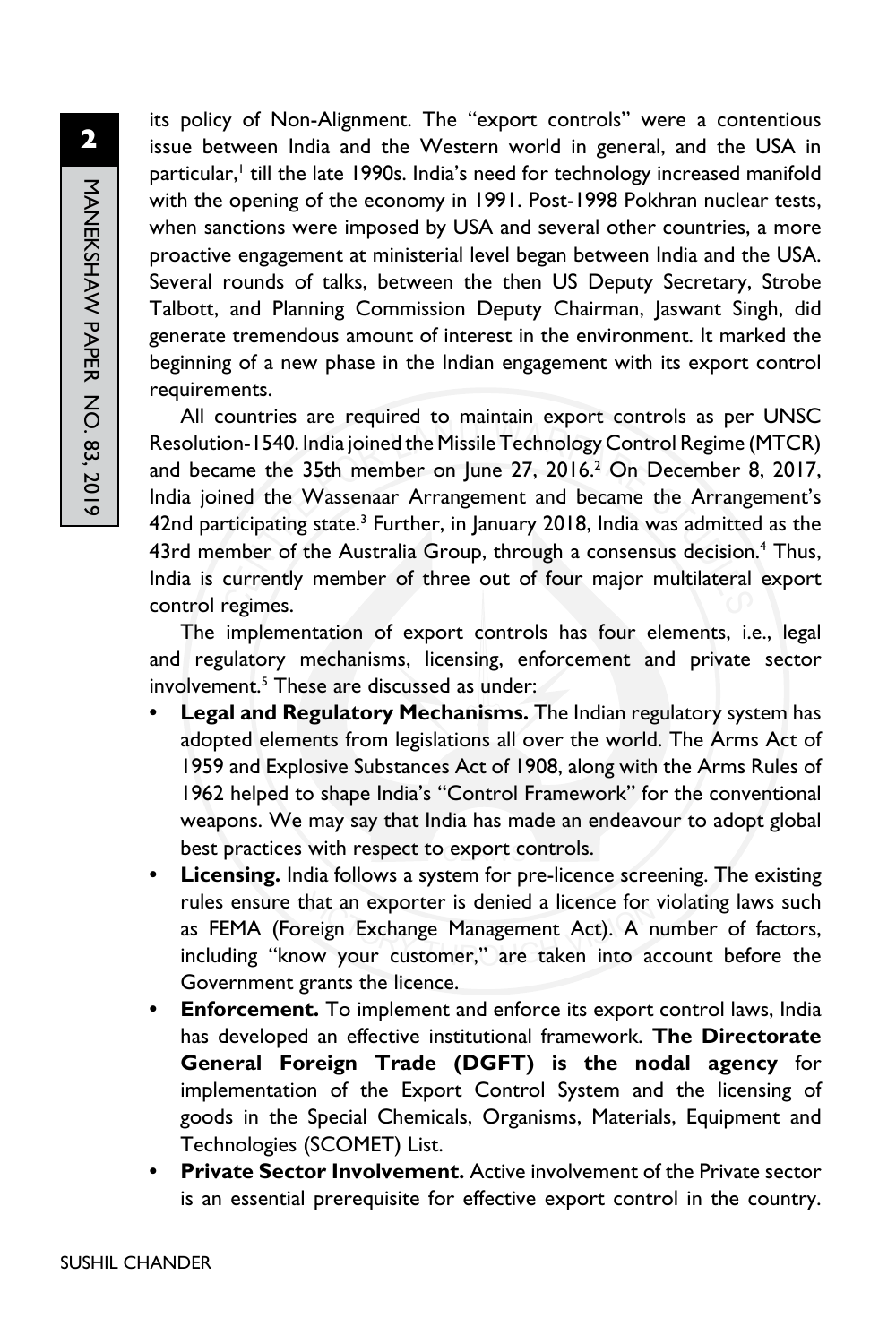The industry needs to understand and ensure rigorous implementation of all export control measures to guard against any probability of errors.

# **Export Policy: General**

The export of items is governed by **Foreign Trade Policy (FTP)** which is laid down by the Ministry of Commerce and Industry (MoC&I). The policy was earlier known as **EXIM (Export-Import)** Policy and is reviewed every five years. Through the policy, the Government primarily focuses on adopting a twin strategy of promoting traditional and sunrise sectors of exports including the Defence Sector. The Government also intends to simplify the process of doing business through effective implementation of the policy. The current FTP was reviewed and flagged off in the financial year 2015-16, exports and imports will be governed by the policy.

The carrent Firm was reviewed and nagged on in the infinitear year 2015-10,<br>and will remain effective till March 31, 2020. During this period, all Indian<br>exports and imports will be governed by the policy.<br>The "Handbook of The "Handbook of Procedures" contains information for licensing, and is freely available on the Directorate General of Foreign Trade (DGFT) website. **All exports and imports are free, except when regulated**. The export regulation is as per FTP and/or International Trade Commission (Harmonised System) (ITC (HS)).<sup>6</sup> Schedule-1 of ITC (HS) gives the Import Policy while Schedule-2 outlines the Export Policy Regime.

export of which is regulated.<sup>8</sup><br>Defence Exports: A Background thereof are specified in Appendix 3 of Schedule-2 of Export Policy as Special DGFT specifies the list of items under the FTP. The Military Stores which are "Free" to be exported are listed under Schedule-2 of Export Policy. Various military stores, namely, Tents, including their parts and accessories; Engineering Equipment like Bailey bridge, Crash Fire Tenders; jacket combat, web equipment and certain items of general usage; are free for export. The export of Arms and Ammunition; Parts and Accessories thereof; is stipulated in Chapter 93 of the Schedule.<sup>7</sup> Other military goods and components Chemicals, Organisms, Materials, Equipment and Technologies (SCOMET), export of which is regulated.<sup>8</sup>

A specific export strategy for defence products did not exist till August 2014. In case of defence related equipment, a No Objection Certificate (NOC) was being obtained from the Ministry of Defence (MoD) by DGFT. Certain factors that were considered for grant of NOC are discussed as under:

- Wassenaar Arrangement Munitions List (WAML) was considered as the base, as "defence products list" had not been promulgated by India.
- Comments of stakeholders, including the Defence Forces, on as required basis.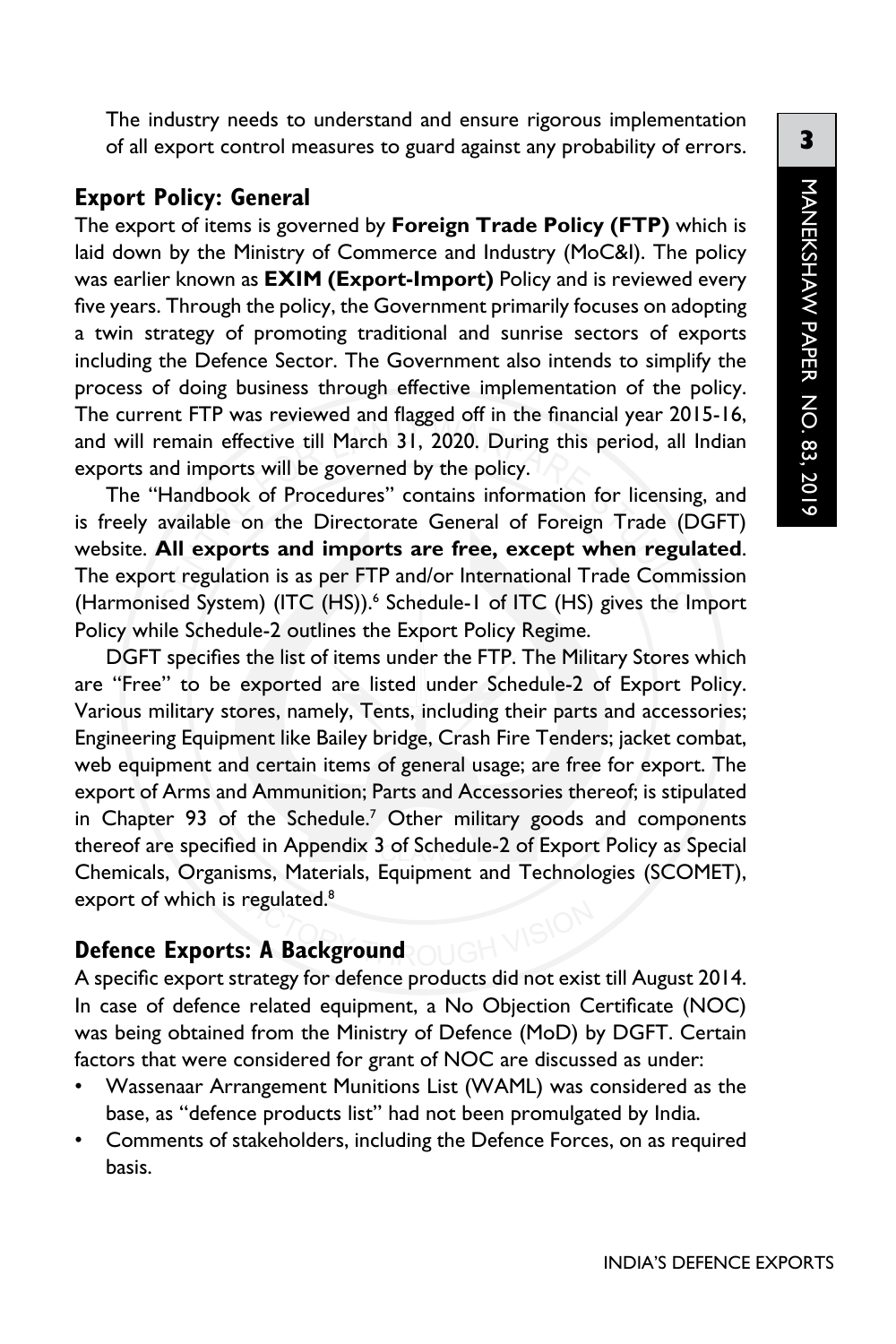- Approval of the MoD in case of export to friendly foreign countries (FFC).
- Comments of Ministry of External Affairs (MEA) are necessary in cases where export to countries which are included in the restricted/negative list was proposed.

Ist of deferre frems was imalised by the Finistry of Deferre (FIOD) and<br>promulgated by the Department of Industrial Policy and Promotion (DIPP),<br>MoC&I vide Press Note No. 3 (2014 Series) dated June 26, 2014,<sup>9</sup> whereafter<br> Proposals were being received by the MoD from DGFT for grant of NOC to enable export of various defence products including radars and missiles to friendly foreign countries. No specific guidelines or list of items existed as a database to assist in decision making. In 2014, the Government, in consultation with all stakeholders, took initiative to identify defence items for export and formulate guidelines to assist in grant of export licence. The list of defence items was finalised by the Ministry of Defence (MoD) and MoC&I vide Press Note No. 3 (2014 Series) dated June 26, 2014,<sup>9</sup> whereafter it also became applicable for considering proposals for export of defence products.

Category 6 of the Special Chemicals, Organisms, Materials, Equipment and Technologies (SCOMET) list was vacant till 2017. The DGFT vide Notification No. 5/2015-2020 dated April 24, 2017, notified the "Munitions List" in Category 6 of SCOMET.<sup>10</sup> Populating of the "Munitions List" enabled the domestic industry and potential defence exporters to understand the significance of controls.

**The Government formulated a draft paper titled "Road Map for Self-Reliance and Indigenisation in Defence"** in September 2014 in which several measures were outlined to promote export of defence products. Some of the measures that were considered are discussed as under:

- I consultation with all stakeholders to<br>orces, domestic Industry Chambers ar<br>Industry, to ensure optimum utilisation **• Action Plan for Defence Exports.** A comprehensive action plan/ framework to encourage defence exports was recommended to be formulated, in consultation with all stakeholders to include the MEA, the Armed Forces, domestic Industry Chambers and the Ministry of Commerce & Industry, to ensure optimum utilisation of capacity of the domestic defence industries, both Public and Private.
- **• Export Facilitation/Marketing Organisation.** Set up export facilitation/marketing organisation with the participation of domestic industry to promote exports.
- **• Incentives on Taxes/Duties and Concessional Financing.** Issues related to incentives on taxes/duties and concessional financing for exports to be analysed in consultation with the domestic industry and forward necessary proposals to the Ministry of Finance (MoF) and MoC&I.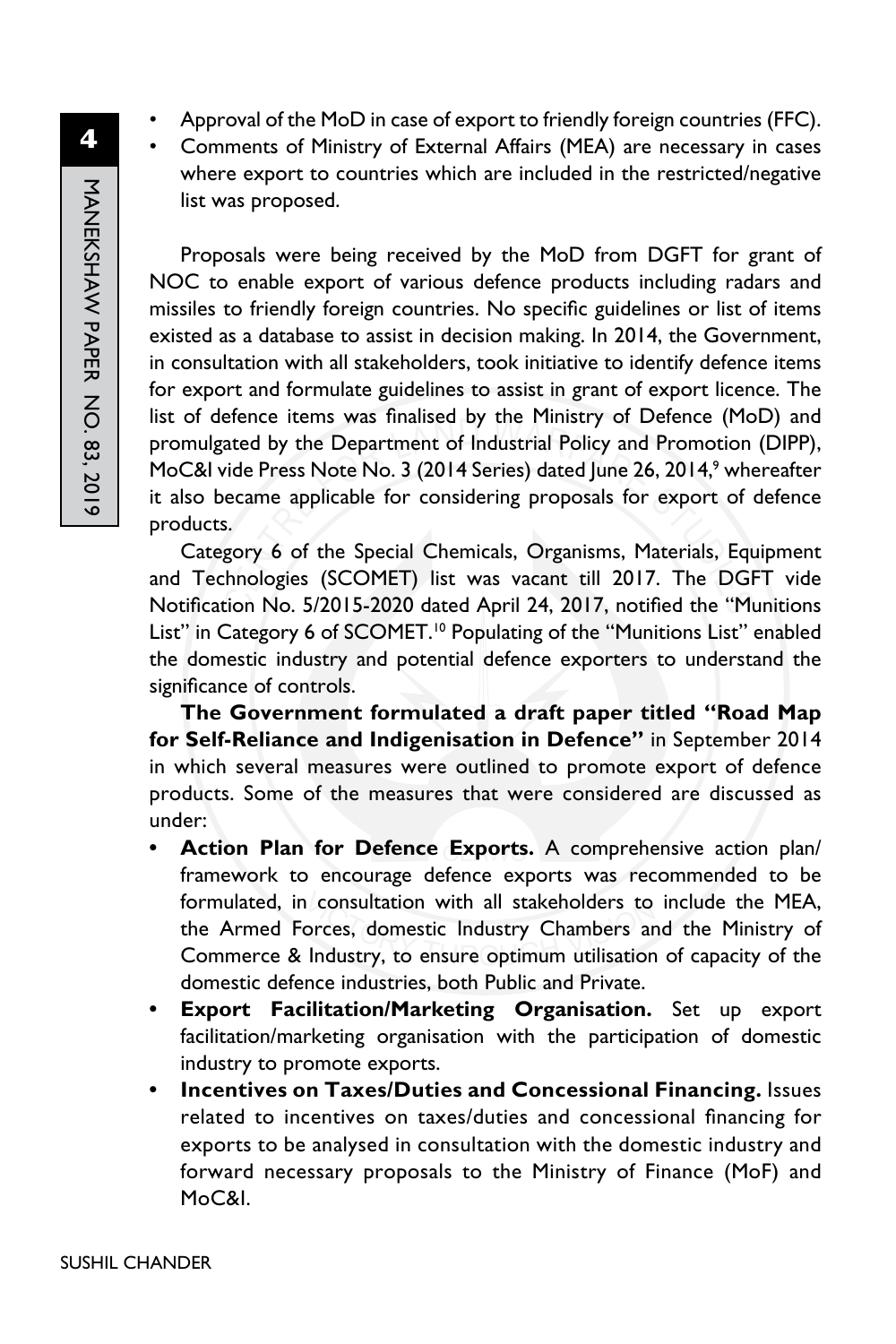**• Review the procedure for grant of NOC for export of defence items and make it simple, unambiguous and time-bound.** The review to include the aspect of requirement of End-User Certificate (EUC) and facilitate the industry by issue of one NOC for each contract instead of each consignment, thereby facilitating export by the domestic defence industry. The procedure along with the list of items to be put on the MoD website. The same has since been actioned.

# **Strategy for Defence Exports**

the Indian influence abroad. As the overall Export Policy in the form of FTP already existed, there was no need to have a separate Defence Export Policy. However, a genuine requirement existed to put in place a specific st The strategy for defence exports is intended to give the much desired boost to the "Make in India" initiative in defence while simultaneously consolidating already existed, there was no need to have a separate Defence Export Policy. However, **a genuine requirement existed to put in place a specific strategy for facilitating defence exports within the overall ambit of FTP.** The Strategy for Defence Exports was formulated and promulgated, by the Government, in September 2014.<sup>11</sup> The strategy broadly focuses on two aspects as discussed under:

- Export promotion/facilitation.
- Export regulation.

# **Export Promotion/Facilitation**

- untries. It is, however, noted that the e<br>be formed even after four years from th<br>strategy. increase awareness amongst the industry about various export facilitation<br>measures and promotion of exports through specific marketing efforts Export Promotion Body. Set up a specific export promotion/ facilitation body with participation from industry representatives, with its role to include advice to the Government on various export related issues, coordinate all export facilitation schemes of the Government, increase awareness amongst the industry about various export facilitation in targeted countries. It is, however, noted that the export promotion body is yet to be formed even after four years from the unveiling of the defence export strategy.
- **Defence Export Steering Committee (DESC).** This body stands constituted and is headed by the Secretary, Department of Defence Production (DDP)/MoD. The Committee has representatives of the Armed Forces, Defence Research Development Organisation (DRDO), Planning and International Cooperation (PIC) Wing and Acquisition Wings of the MoD, DGFT and MEA. The functions of this Committee include consideration and taking decisions on cases of export permissions which are outside the purview or scope of subordinate authorities/committees. The DESC is mandated to take decisions on export of indigenously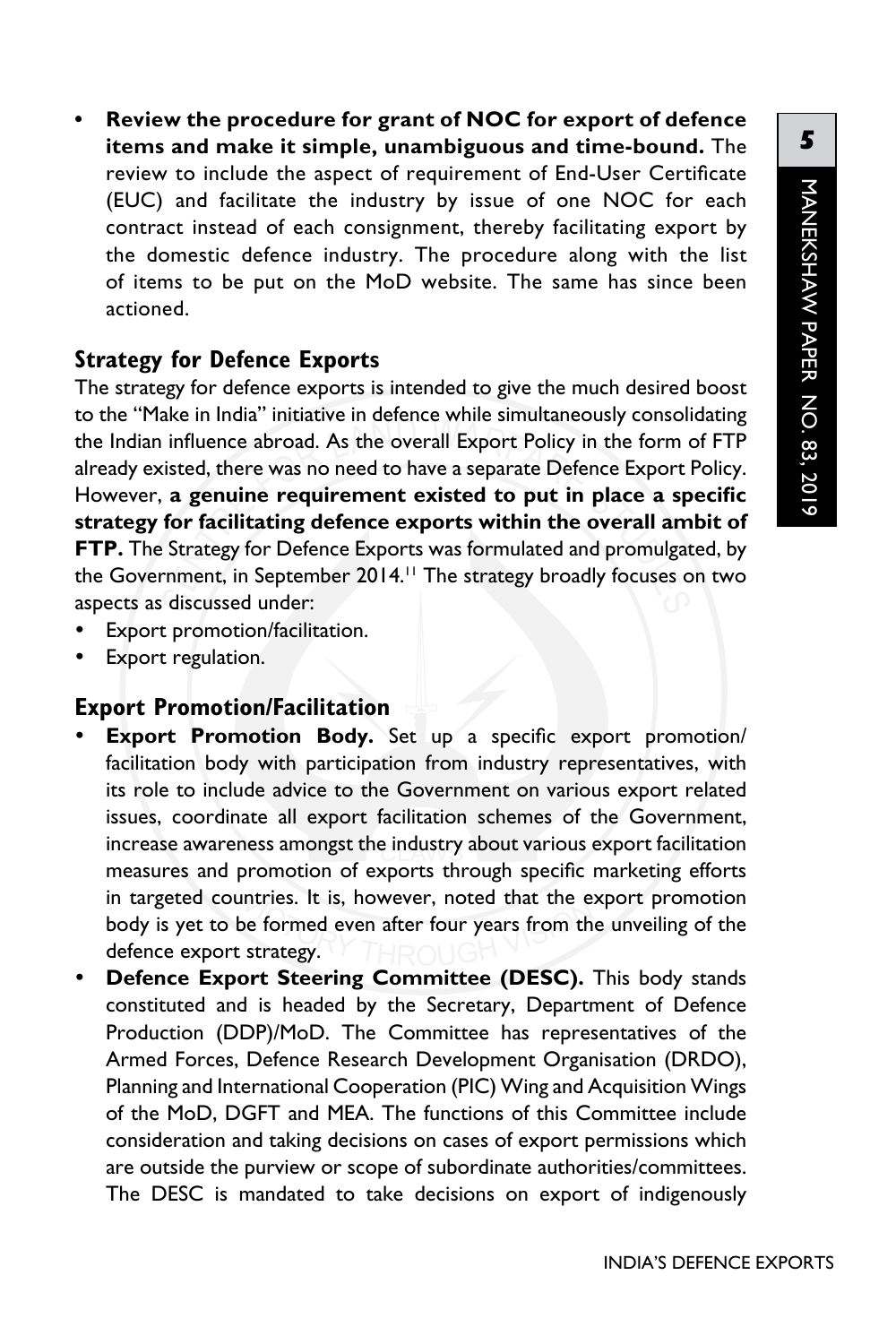developed sensitive defence equipment, monitor the progress in defence exports and suggest specific steps/strategy to boost exports.

- Government Support to Defence Exports. The industry delegations from Public/Private Sector/Joint Ventures (JVs) would be included in bilateral meetings/discussions with friendly countries so that the importing country gets due comfort and confidence while importing defence equipment from India. Indian embassies/missions abroad would be associated in making targeted efforts for promoting export of Indian defence products.
- **Export Financing and Other Incentives.** The measures are discussed as under:
	- $\circ$  Specific incentives and promotion schemes for defence exports may be implemented within the purview of FTP.
	- pecinc incentives and promotion scriemes for defence expo<br>e implemented within the purview of FTP.<br>ine of credit facility available in Ministry of External Affair.<br>everaged suitably, to promote defence exports from India.<br> o Line of credit facility available in Ministry of External Affairs to be leveraged suitably, to promote defence exports from India.
	- o Possibilities to be explored for financing of defence exports through EXIM Bank, where feasible.
	- o A separate strategy to finance exports to financially weaker countries be worked out in consultation with MEA, EXIM Bank, Defence Public Sector Undertakings (PSUs), Private Sector and Financial Institutions.
- **Use of Offset Policy.** The Offset Policy be reviewed and aligned towards **final integration of weapons/systems** in India and promoting export of such systems from India.

# **Export Regulation**

The measures for effective export regulation are discussed as under:

- The procedure for issuing the NOC in case of export of military stores **Issue of NOC.** For military stores, NOC is issued by the MoD/DDP. was streamlined and placed in the public domain.
- **Online and Time-Bound Clearance.** A system of time-bound clearance for export permissions/NOC was introduced.<br>• Export of Indigenously Developed Sensitive Systems. For **• Online and Time-Bound Clearance.** A system of time-bound clearance for export permissions/NOC was introduced.
- indigenously developed strategic and sensitive weapons/platforms, the DESC will take appropriate decisions regarding exportability of item with/without modification or degradation. The export of sensitive items is considered on case-to-case basis and NOC issued with the approval of Raksha Mantri based on recommendations of the DESC.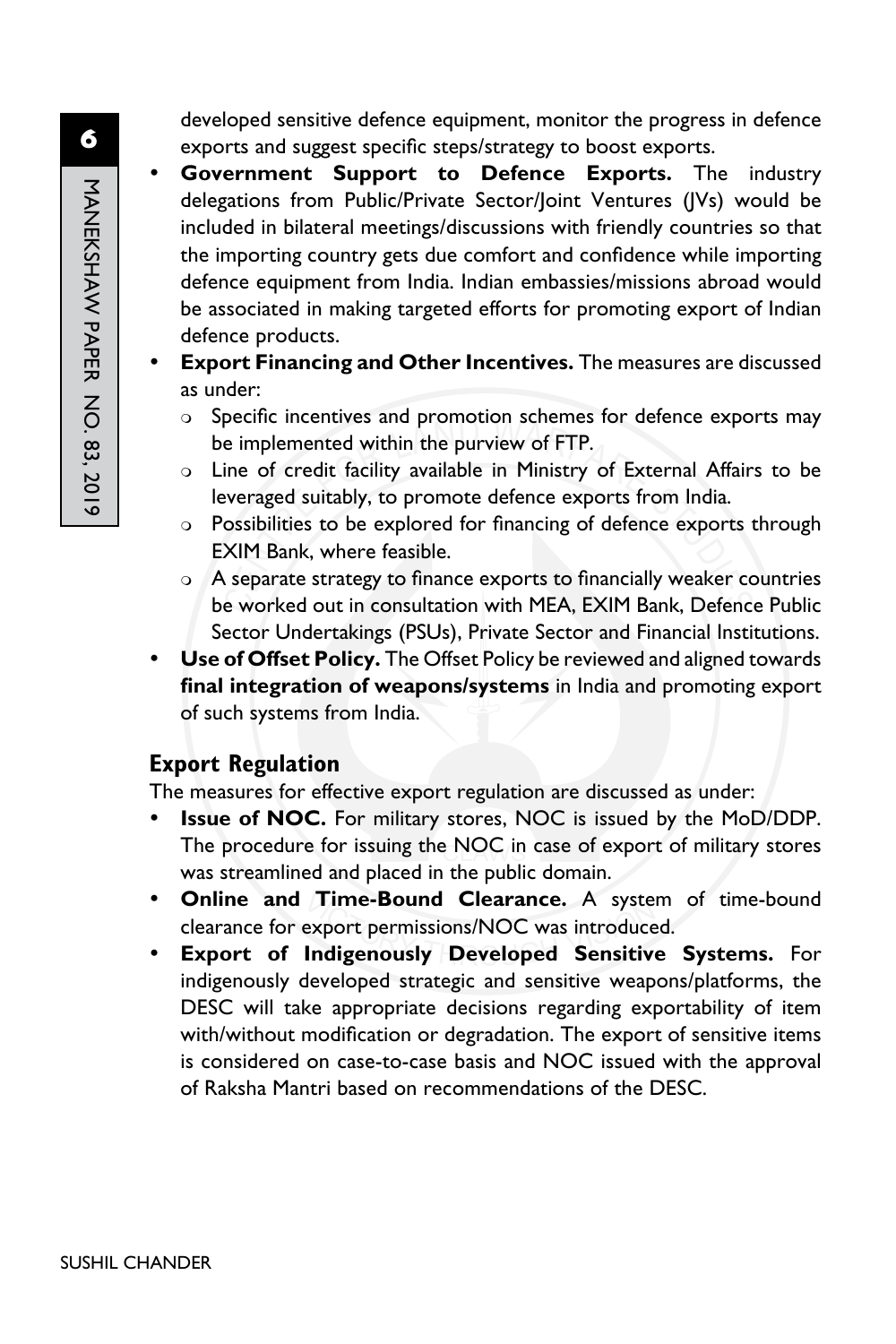# **Standard Operating Procedure (SOP) for Grant of NOC for Defence Exports**

On March 13, 2015, the DGFT issued a notification that NOC shall be obtained for export of defence products from the MoD/DDP. Unless prohibited, export of Munitions List items is permitted against an Authorisation issued by the Department of Defence Production (DDP)/ MoD. Detailed procedure is provided in SOP for export of Munitions List items for different purposes such as actual export, export for testing and evaluation purposes, participation in tenders/exhibitions, exploring business opportunities abroad and transfer of technology/software. The SOP has been issued by the DDP/MoD vide No. 1(4)/2016-D (EPC) dated May 15, 2017.12 **The SOP was aimed at streamlining the procedure for grant of NOC to both Public and Private Sector industry.**

he SOP was aimed at streamlining the procedure for to both Public and Private Sector industry.<br>
b based system has been developed to enable the industry NOC "online" and convey the decision to the exporter contents are req NOC is applicable for the entire contract/order with initial validity of two A web based system has been developed to enable the industry to apply for NOC "online" and convey the decision to the exporter online. All documents are required to be submitted by the reporter online. The procedure is divided into five parts from Part A to E. Part A deals with NOC for export of military stores as in Appendix-II to SOP. The Appendix-II contains the list of stores that are either complete equipment or sensitive in nature, and therefore require the end-user certificate (EUC) to be signed/ stamped by the Government of end-user/ultimate end-user country/state. All export cases are considered in consultation with all the stakeholders, namely, DRDO, Armed Forces HQ, PIC Wing of MoD.<sup>13</sup> Further, for the Munitions List items under Category 6A010 and 6A011, the comments of Indian Space Research Organisation (ISRO), Department of Space shall be obtained. The cases involving sensitive products are referred to the DESC, headed by Secretary Defence Production (DP) for further consideration. The years.

The Part B pertains to stores other than Appendix II to SOP, i.e., stores which are slightly lower in the sensitivity index and hence, apparatively less stringent conditions apply Normally the Government the stores which are slightly lower in the sensitivity index and hence, comparatively less stringent conditions apply. Normally the Government may not insist that the end-user certificate (EUC) be signed/stamped by the Government of end-user/ultimate end-user country/state. The Parts C, D and E relate to export for exhibition purpose, testing and evaluation and "inprinciple" approval for participation in tender/request for proposal (RFP) or exploring export opportunities respectively. In cases where reimport of items exported for exhibition, testing and evaluation is not feasible, the exporter is required to obtain an undertaking from the end-user that the item(s) would not be diverted, sold or transferred to any third party.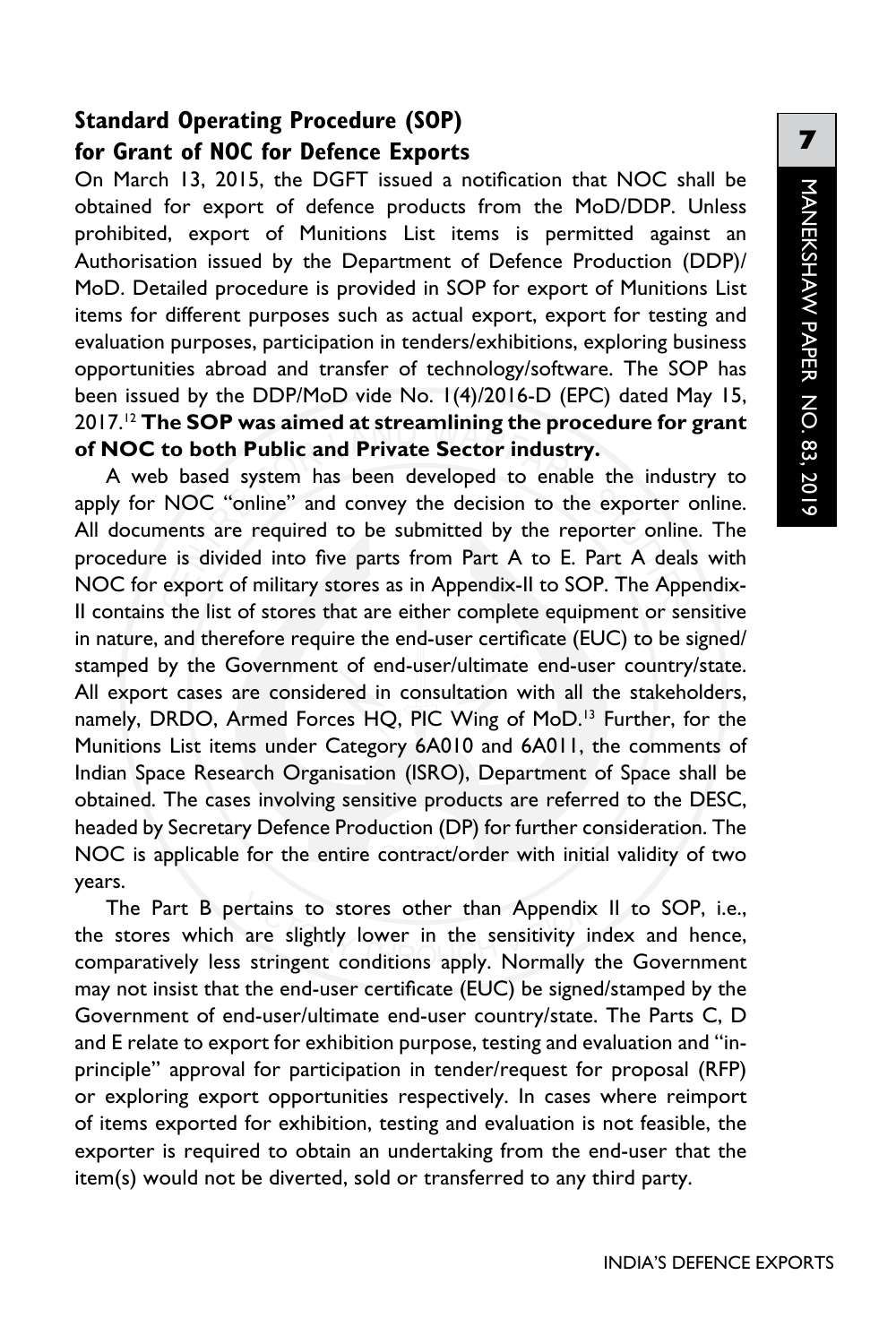**Time-Bound Processing.** The processing of applications for grant of NOC is required to be completed within four weeks for all items listed at Appendix-II of SOP and two weeks for other than items at Appendix-II. Additional two weeks' time may be permitted if the proposal for export falls in the MEA's negative list of countries. The entire procedure has, thus, been simplified and ambitious timeline set to process all export cases expeditiously.

#### **Defence Exports: The Trend**

boar value and nambers, all nsear year 2010-17: Indian export of detented<br>products was limited to merely Rs. 460.97 crore in 2012-13;<sup>14</sup> Rs. 686.27<br>crore in 2013-14:<sup>15</sup> Rs. 994.04 crore in 2014-15<sup>16</sup> and Rs. 2,059.18 cr The details available in the annual reports published by the MoD for the past six years suggest that the Indian defence exports have been dismally low, in both value and numbers, till fiscal year 2016-17. Indian export of defence crore in 2013-14:15 Rs. 994.04 crore in 2014-1516 and Rs. 2,059.18 crore (based on NOCs issued) in 2015-16.17 The value of exports by Defence Public Sector Undertakings (PSUs), Ordnance Factory Boards (OFB) and Private Defence Industry (based on the NOCs issued) for the financial year 2016-17 was Rs. 1,495.27 crore.<sup>18</sup> However, there has been a threefold year-on-year increase in value of defence exports to Rs. 4,500 crore in 2017-18. Due to sustained focus and encouragement to the domestic defence industry, in the fiscal year 2018-19 the value of defence products exports, based on the grant NOCs, was estimated at Rs. 7,500 crore by November 2018<sup>19</sup> and has crossed Rs. 11000 crore for the fiscal year. The share of the sector in the defence exports is as high as 60 per cent as several companies have made exports their focus.<sup>20</sup> The available details indicate that till December 2016, the total number of NOCs issued were 193, out of which 166 NOCs were issued to the Private Sector.<sup>21</sup>

rms of value, in the last two fiscal years.<br>procedure and speeding up the process<br>peen responsible for noticeable rise in ex From the trends of the past six years it is evident that the defence exports performance of domestic public and private defence industry has improved significantly, in terms of value, in the last two fiscal years. While streamlining of the licensing procedure and speeding up the process of grant of NOC for export have been responsible for noticeable rise in exports, the positive image that the country has been able to project at the international level has also been a significant contributing factor. Exports are still low, both in terms of value and volume, but there is greater interest among the prospective importers.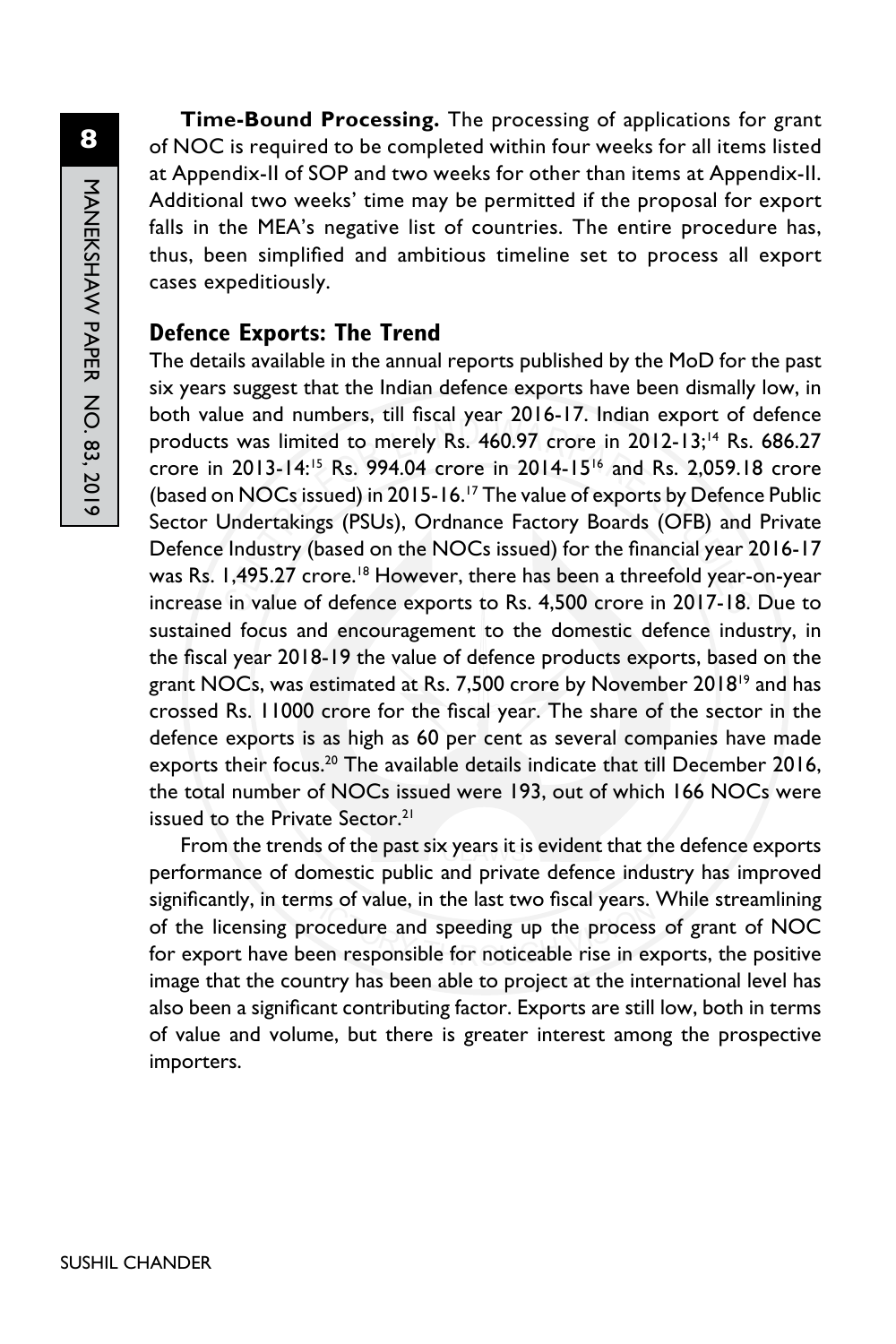A chart depicting growth in value of defence exports is depicted as under:



Source: Department of Defence Production/Ministry of Defence, "Annual Reports" for period up to fiscal year 2016-17; and *The Economic Times*, January 18, 2019 for fiscal years 2017-18 and 2018-19.

The actual value of defence exports (since fiscal year 2014-15) could be much higher as several products have been de-listed/removed from defence products list, promulgated in 2014, and no longer require NOC from the Government. Many of the de-listed products fall under the aerospace category, dual use defence items and almost two-thirds of the components that were earlier part of the list. The value of defence exports, as indicated above, pertains to only those items that are currently listed as defence products.

export details reveal that, among the listed defence items, the export of "aircraft, spacecraft and parts thereof" has been of significantly higher value,<br>followed by warships and other naval craft/vessels. The export of a As per the data available with the Ministry of Commerce & Industry, Department of Commerce, Export Import Data Bank, the commodity wise export details reveal that, among the listed defence items, the export of "aircraft, spacecraft and parts thereof" has been of significantly higher value, ammunition has been comparatively low and would need greater focus in future. Further, the share of defence exports, in the overall exports of all items/services by the country, is extremely low; 0.8 per cent in the fiscal year 2017-18 and 0.73 per cent in the fiscal year 2018-19 (till December 2018). The details are tabulated as under: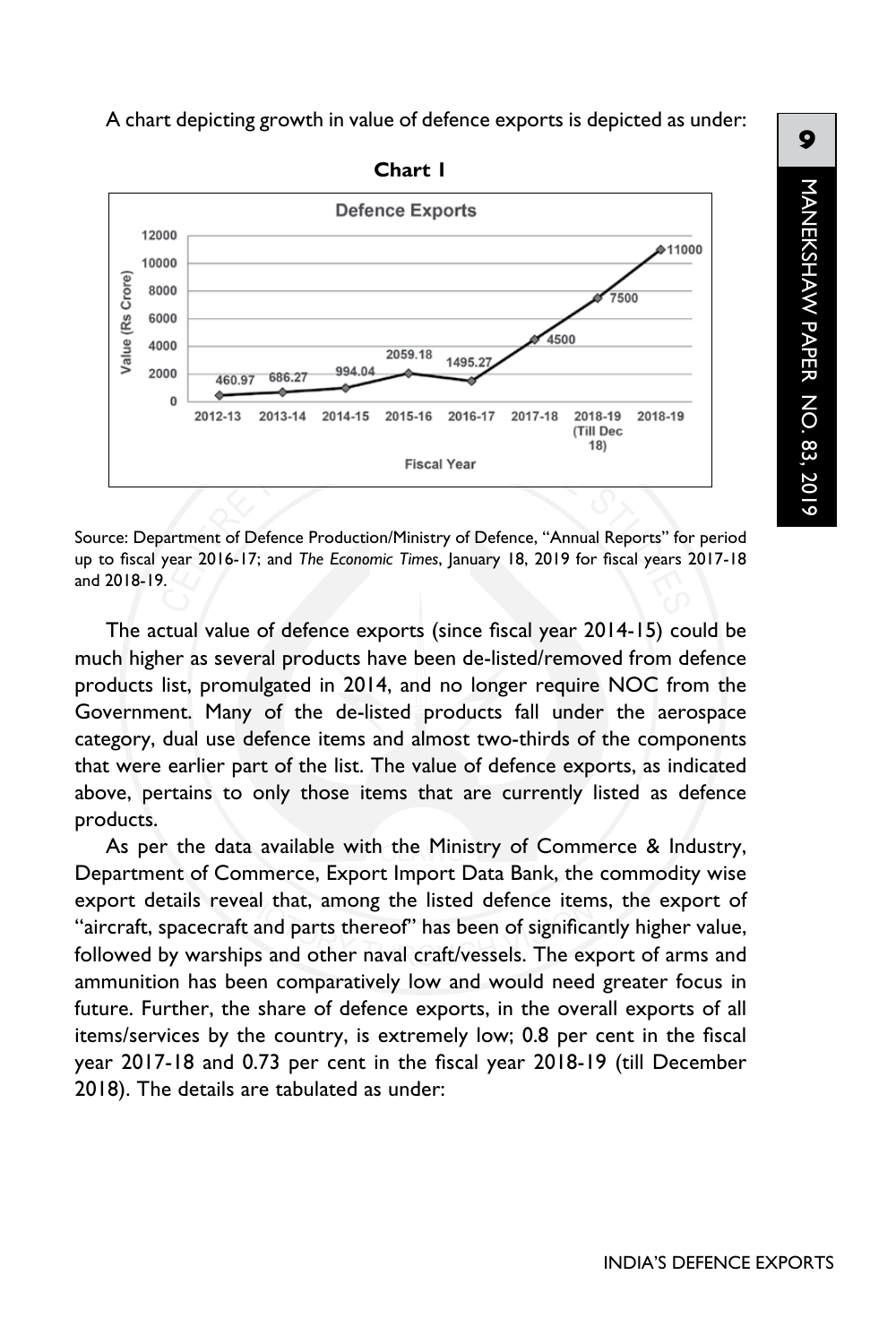| 2017-2018 |                          |                     | Share in                 |  |
|-----------|--------------------------|---------------------|--------------------------|--|
|           |                          | (Apr-Dec)           | Overall                  |  |
|           | <b>Exports</b><br>$(\%)$ | (Rs. crore)         | <b>Exports</b><br>$(\%)$ |  |
| 637.59    | 0.0326                   | 580.72              | 0.0341                   |  |
| 452.59    | 0.0231                   | 2,670.69            | 0.1570                   |  |
| 14,609.28 | 0.7467                   | 9,215.30            | 0.5416                   |  |
| 15,699.46 | 0.8024                   | 12,466.71           | 0.7327                   |  |
|           |                          | (Rs. crore) Overall | Share in 2018-2019       |  |

The above commodities also include certain items that were de-listed and no longer form part of the defence products list, hence, the difference in total value of exports between figures quoted by the Ministry of Defence and the Ministry of Commerce & Industry.

# **Where Does India Stand among Defence Exporters?**

minor surge in defence exports, the overall performance was dismal, with<br>India still retaining its 40th position among 86 arms exporting countries in the<br>world, in the vear 2001. In the next decade, from 2001 to 2011, Indi Singapore, Kenya, Belgium, Iran and Lebanon exported more defence Traditionally, defence exports have never been a focus area of successive Indian Governments. In 1991, the Indian defence exports were virtually negligible and as per Arms Trade data maintained by SIPRI, India stood at a lowly 40th position.<sup>25</sup> Even small countries like Romania, Chile, Pakistan, products (by value) than India. Barring the year 2000, in which there was a India still retaining its 40th position among 86 arms exporting countries in the world, in the year 2001. In the next decade, from 2001 to 2011, India did not make any noticeable progress in the field of defence exports. In 2011, India stood at the lowly 37th rank, among 74 exporting countries, with a miniscule share of 0.01 per cent in the overall global arms trade. However, **with the promulgation of strategy for defence exports and streamlining of the SOP for grant of NOC for exports, there has been a slow but consistent improvement in the global ranking of India with respect to defence exports.** Noticeable progress was witnessed in Indian defence exports in the period from 2014 to 2018. In 2017, India ranked 25th with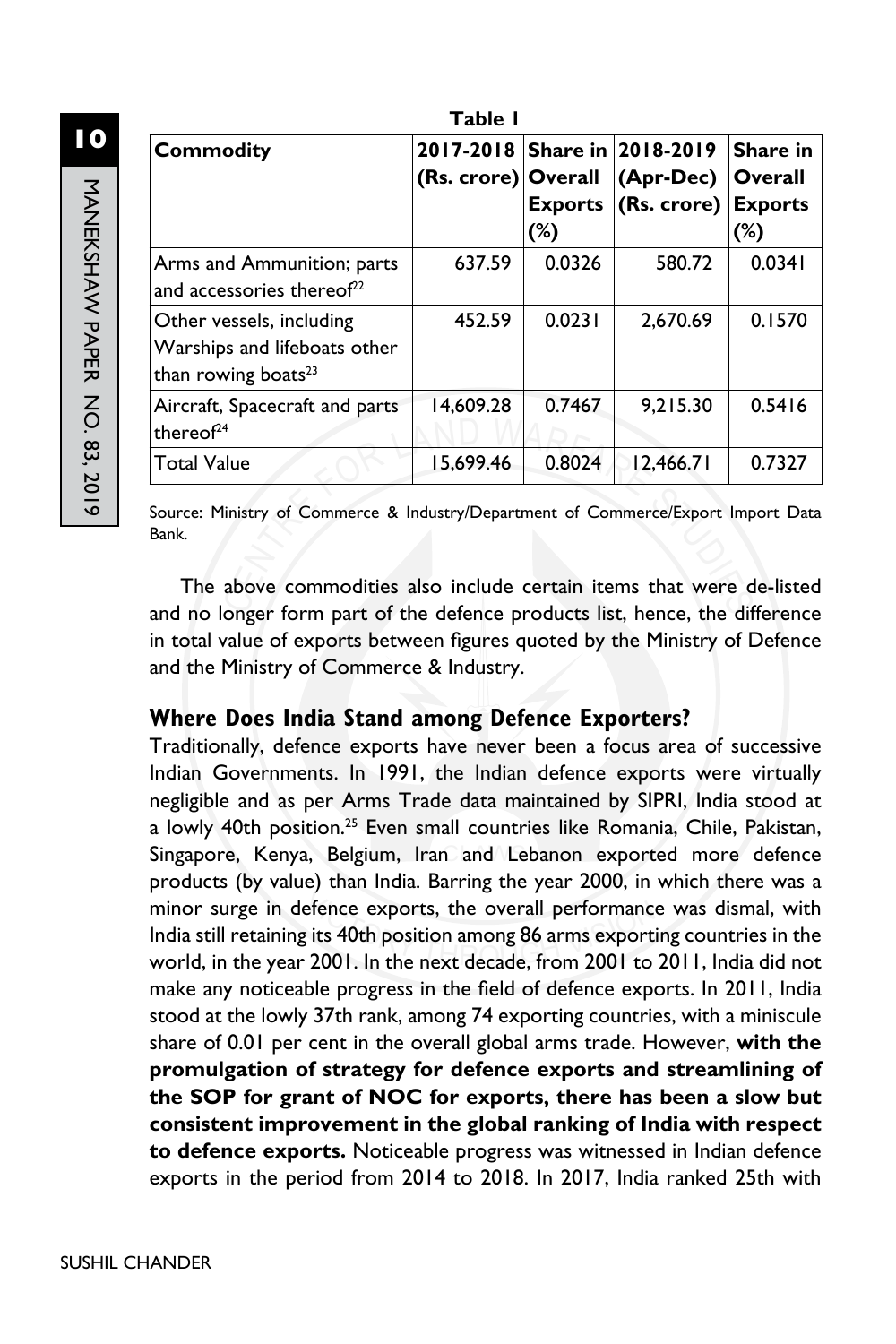a share of 0.18 per cent, while in 2018 India's rank was 24th among 54 defence products exporting countries with a share of 0.17 per cent in the global arms trade. The overall performance, in defence exports, in the five years from 2009 to 2013 was abysmal with its share at 0.04 per cent, which improved to 0.15 per cent for the five-year period from 2014 to 2018. The details indicating India's defence exports, based on trend indicator values (TIV) accorded by the SIPRI, for various years since 1991 are placed as under:

| I AVIC 4 |                                       |                                  |                                                         |  |  |  |  |
|----------|---------------------------------------|----------------------------------|---------------------------------------------------------|--|--|--|--|
| Year     | <b>Arms Export</b><br>TIV (millions)* | <b>Position</b><br>(as per TIVs) | <b>Share in Global</b><br><b>Arms Exports</b><br>$(\%)$ |  |  |  |  |
| 1991     | 0                                     | 40                               | 0                                                       |  |  |  |  |
| 2000     | 21                                    | 23                               | 0.11                                                    |  |  |  |  |
| 2001     | 2                                     | 40                               | 0.01                                                    |  |  |  |  |
| 2011     | 3                                     | 37                               | 0.01                                                    |  |  |  |  |
| 2012     | 0                                     | 57                               | 0                                                       |  |  |  |  |
| 2013     | 4                                     | 33                               | 0.05                                                    |  |  |  |  |
| 2014     | 36                                    | 25                               | 0.13                                                    |  |  |  |  |
| 2015     | 42                                    | 25                               | 0.15                                                    |  |  |  |  |
| 2016     | 42                                    | 30                               | 0.13                                                    |  |  |  |  |
| 2017     | 56                                    | 25                               | 0.18                                                    |  |  |  |  |
| 2018     | 46                                    | 24                               | 0.17                                                    |  |  |  |  |

**Table 2**

production costs of weapons and represent the transfer of military resources rather than the<br>financial value of the arms transfers \*Source: SIPRI "arms trade data," maintained till 2018, at http://armstrade.sipri.org. Value less than 0.5 million TIV is indicated by "0". The TIVs, used by SIPRI, are based on the known unit financial value of the arms transfers.

In the field of arms exports, for the year 2018, United States remains the clear leader with 39.09 per cent share, followed by Russia (23.23 per cent), In the field of arms exports, for the year 2018, United States remains the France (6.41 per cent), Germany (4.63 per cent) and Spain (4.31 per cent). Taking into account that even small countries namely Netherlands, Turkey, Switzerland, Norway, Czech Republic, Sweden, South Africa, Ukraine, UAE and Finland are performing better than India in arms exports, the Government and Indian Defence Industry would have to enhance focus on defence design, development, manufacturing and marketing to improve our defence exports performance in the next decade.

**Prominent Defence Exports.** It is noted that about 15-16 companies in the private sector have contributed to defence exports. Some of the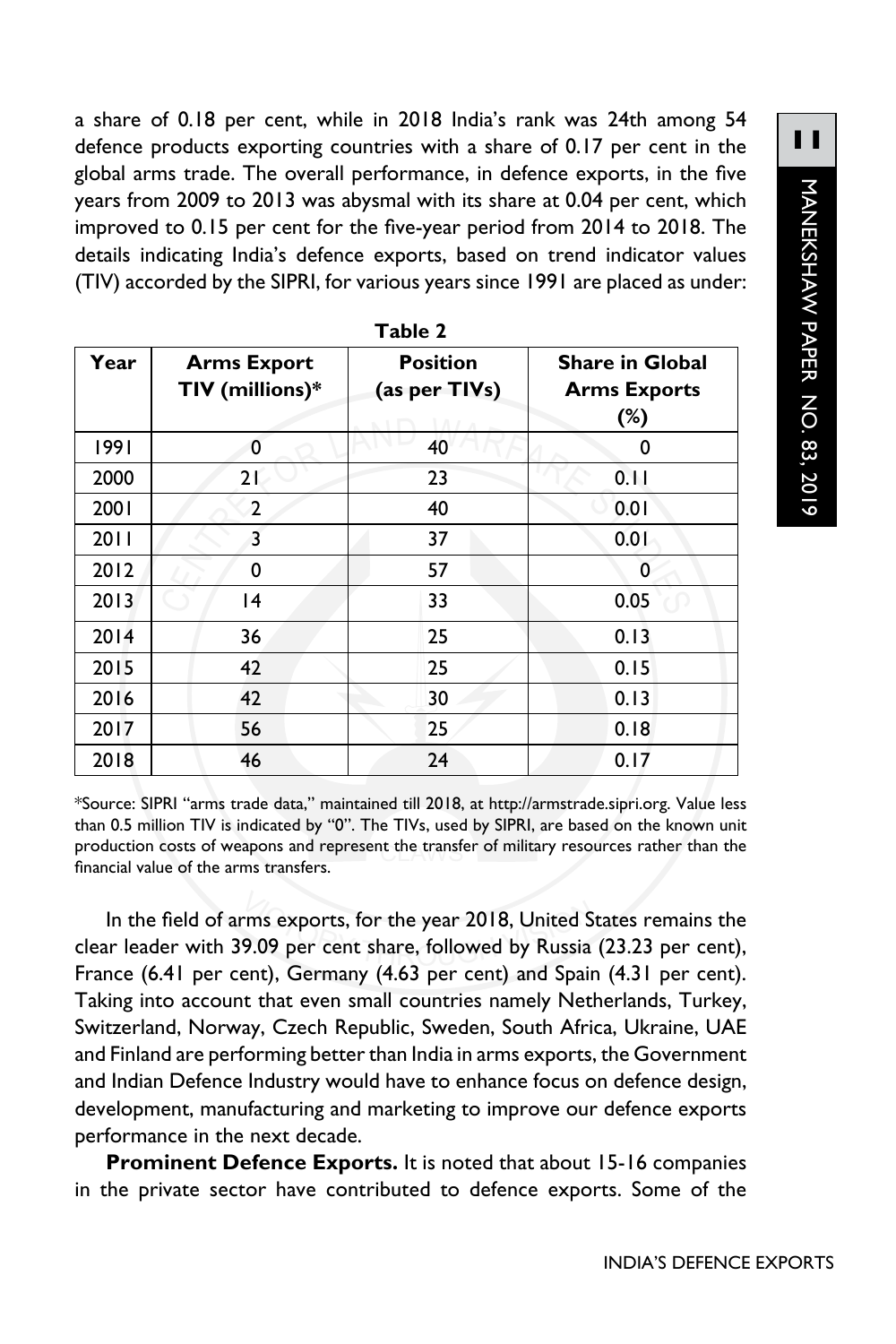major export destinations for defence products have been Italy, Maldives, Sri Lanka, Russia, France, Nepal, Mauritius, Israel, Egypt, UAE, Bhutan, Ethiopia, Saudi Arabia, the Philippines, Poland, Spain and Chile, etc. The defence items being exported include Personal Protective items, Offshore Patrol Vessels, ALH Helicopter, SU Avionics, Bharati Radio, Coastal Surveillance Systems, Kavach Mod II Launcher and Fire Control System, Spares for Radars, Electronic Systems and Light Engineering Mechanical Parts, assemblies and sub-assemblies, etc.

Some of the prominent exports of Indian defence products to friendly foreign countries are listed as under:

#### Aircraft.

- o Two maritime patrol aircraft (Do-228MP) to Seychelles, one each in 2013 and 2015.26
- wo mantime pation and att (DO-2201 ii) to Seydneiles, one<br>013 and 2015.<sup>26</sup><br>wo civil model Dhruv Helicopters to Peru, seven Dhruv Heli<br>5 Equador (later withdrawn following accidents).<br>Three Chetak Helicopters to Surinam ha o Two civil model Dhruv Helicopters to Peru, seven Dhruv Helicopters to Equador (later withdrawn following accidents).
- o Three Chetak Helicopters to Surinam have been exported. Two Chetak helicopters were handed over to Mauritius in 2016.27
- o Three Cheetal helicopters to Afghanistan in 2015 and one Dhruv to Maldives in 2016.<sup>28</sup>
- o Helicopters have also been exported to Namibia.
- y **Avionics.** Select avionics have been exported to Malaysia for Sukhoi *Su*-*30MKM,* a super manoeuvrable fighter aircraft of the Royal Malaysian Air Force.
- **Small Arms.** Indian Small Arms System (INSAS) assault rifles to Oman and Nepal.
- **•** Naval Craft.
	- exported to Mauritius, in December 2014.<sup>29</sup> This was the first ever o A 1300 ton, Offshore Patrol Vessel (OPV) MCGS Barracuda was export of a home built warship. One OPV has also been exported to Sri Lanka.
	- -<br>Patrol Vessel and 11 Fast Interceptor B<br>ipyard were exported to Government o o One Fast Patrol Vessel and 11 Fast Interceptor Boats manufactured by Goa Shipyard were exported to Government of Mauritius.<sup>30</sup>
	- o One Damage Control Simulator manufactured by Goa Shipyard for Myanmar Navy ahead of contractual schedule.<sup>31</sup>
	- o MCGS Guardian, constructed at Goa Shipyard in India, was exported to Mauritius in 2016.<sup>32</sup>
	- o Refurbished boats and OPV have also been exported to Sri Lanka.
	- $\circ$  Four patrol crafts exported to Vietnam in a US\$ 100 million deal.<sup>33</sup>
- y **Torpedoes.** India exported indigenously developed lightweight torpedoes worth US\$ 37.9 million to Myanmar.34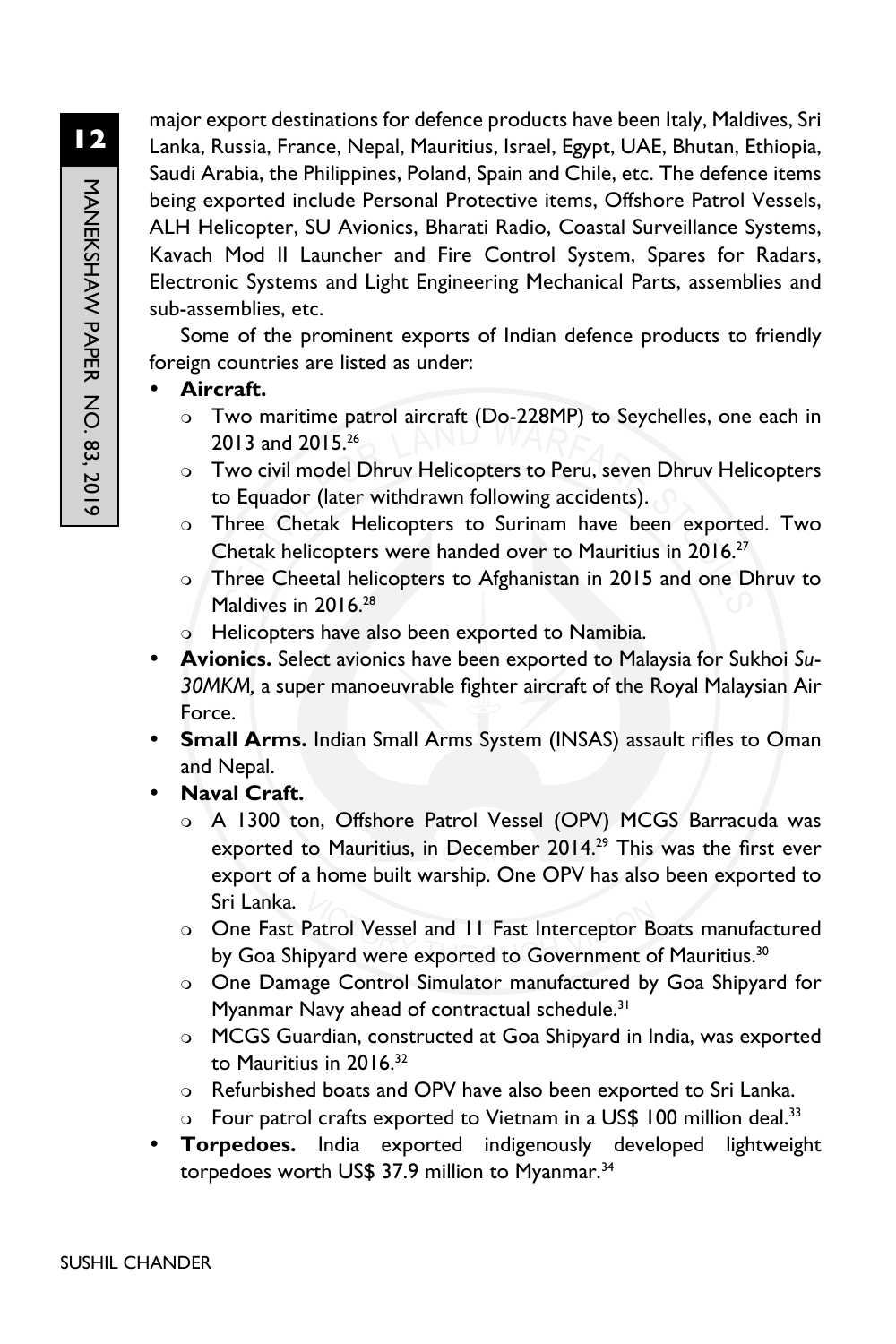- **Sonars.** Three HMS-X2 ASW Sonars have been exported to Myanmar in 2015.35
- y **Vehicles.**
	- o Ambulances to Kenya, high-powered trucks to the Thai army as well as mobility solutions for the UN Peacekeeping Force were exported by Ashok Leyland.<sup>36</sup>
	- o Two Mahindra Rakshak Armoured Vehicles and one Mahindra Rapid Intervention Vehicle were exported to Guyana Police Force.
- Treaments. Over 250 forces grobally use the protection<br>actured by the MKU Limited which is a Kanpur based Indian p<br>re company.<sup>37</sup><br>**lation Systems.** Simulation systems have been exported I<br>mulation to US, UK, South Korea a **• Personal Protection Gear.** The Indian Private industry has made a name for itself by export of Bullet Proof Jackets (BPJs) and Bullet Proof Helmets (BPHs) offering various levels of protection to many friendly foreign countries. Over 230 forces globally use the protection gear manufactured by the MKU Limited which is a Kanpur based Indian private defence company.<sup>37</sup>
- **Simulation Systems.** Simulation systems have been exported by the ARI Simulation to US, UK, South Korea and Japan.<sup>38</sup>
- Radars. Three air search radars (naval) to Myanmar in 2016. One maritime patrol aircraft radar (EL/M-2022) to Seychelles in 2015.39
- **•** Components.
	- o Ordnance Factory Board bagged the biggest export order by value for military hardware worth Rs. 232 crore, in September 2017. Supply of 40,000 pieces of a component used in Bofors artillery guns was carried out by the OFB.<sup>40</sup>
	- o Assemblies, sub-assemblies and components of various defence equipment including radars and aircraft are also being exported by certain domestic defence companies.

export potential, in case due focus is accorded. Some of the products are<br>listed as under:<br> **BrahMos Missile System.** Both surface and air-launched versions. Potential Defence Export Products. Over the years, Indian defence industry has produced certain modern defence systems that have significant listed as under:

- <sup>m</sup> **BrahMos Missile System.** Both surface and air-launched versions.
- o Pinaka Multi-Barrel Rocket Launch (MBRL) System.
- o **Tejas Fighter Aircraft.** Post-completion of requirement of Indian Air Force.
- <sup>m</sup> **Helicopters.** Advanced light helicopter (Dhruv), light combat helicopter (LCH), Cheetal helicopter.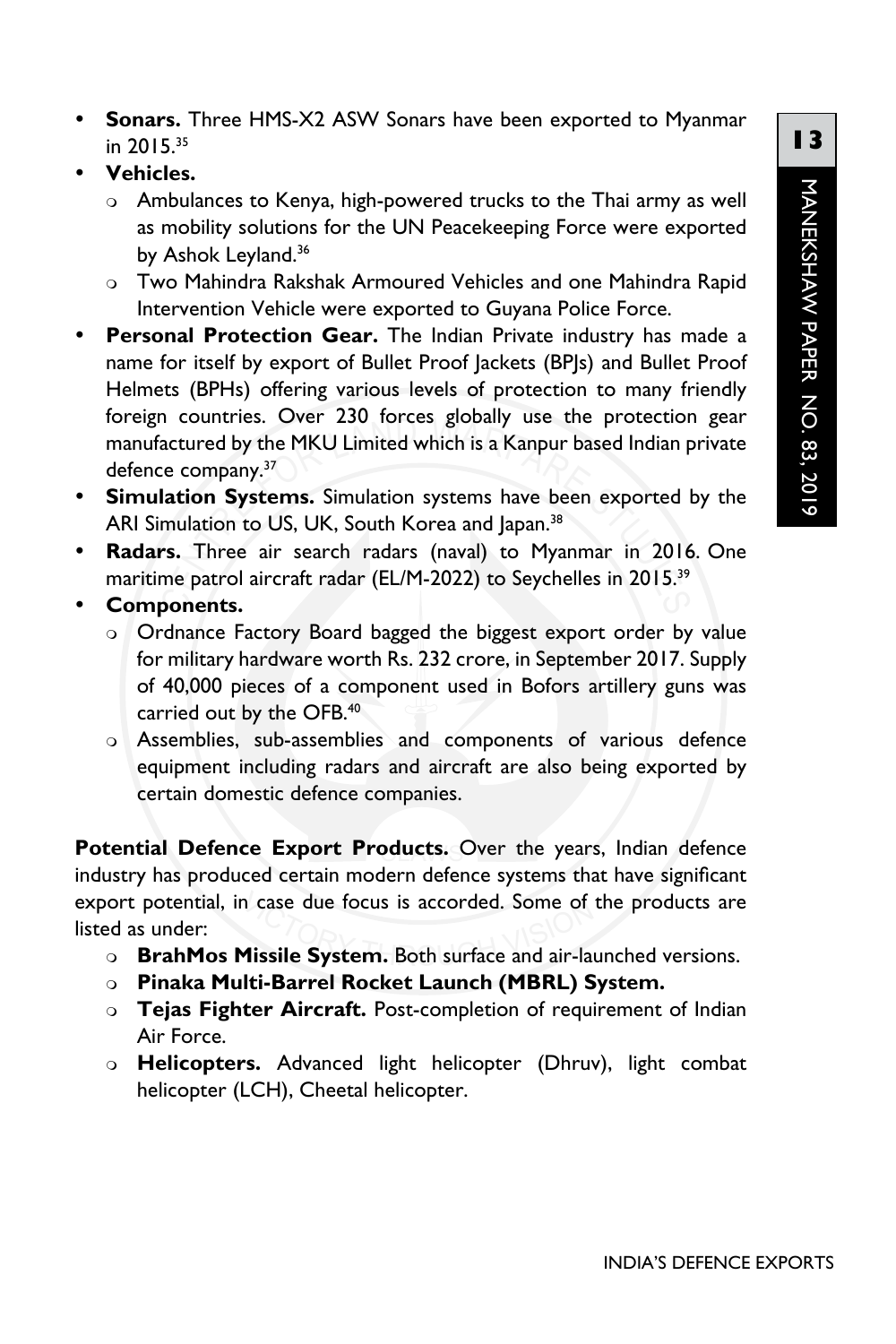- <sup>m</sup> **Naval Craft.** ASW Corvette, Advanced OPV, Warships, patrol boats, interceptor boats, landing craft utility (LCU), torpedoes, sonars, floating docks, and various other craft/systems.
- <sup>m</sup> **Akash Air Defence System.** Post-completion of requirement of Indian Armed Forces.
- <sup>m</sup> **Radars.** Weapon locating radar, 3D low-level lightweight radar (Aslesha), central acquisition radar, surface surveillance radar, battlefield surveillance radar, etc.
- <sup>m</sup> **Artillery Guns.** Dhanush, Advanced Towed Artillery Gun (ATAG) System, Vajra Self-Propelled Gun System, Bharat-52 (155mm/52 Calibre Light Weight Gun).
- <sup>m</sup> **Anti-Tank Missile** (Milan 2T).
- o **Mine Protected Vehicle (MPV).**
- <sup>m</sup> **Bridging System.** Pontoon Bridge System, Sarvatra Bridging System.
- Aline Protected Vehicle (MPV).<br>
Portected Vehicle (MPV).<br>
Stridging System. Pontoon Bridge System, Sarvatra Bridging<br>
Communication and electronic warfare equipment of v<br>
ypes.<br>
The Striendly foreign countries, namely, Isr <sup>m</sup> **Communication and electronic warfare equipment of various types**.

Many friendly foreign countries, namely, Israel, Russia, UK, USA, France, Vietnam, Thailand, UAE, Myanmar, the Philippines, Malaysia, Brunei, Singapore, Sri Lanka, Nigeria, Turkey, Afghanistan, Maldives, certain African and Central Asian countries have, in the past, expressed interest in various complete systems as well as certain assemblies, sub-assemblies and components manufactured in India. Efforts would need to be made to focus on these and other friendly countries for giving much needed fillip to defence exports, both in volume and value.

# **Import Versus Export: The Imbalance**

equipment in the world, accounting for 12.77 per cent of all global arms<br>transfers in the world for the seven years period from 2011 to 2017.<sup>41</sup><br>The cumulative Indian arms imports, for the same period, were more With sixty percent of India's capital acquisition needs being met through "imports," the country emerged as the biggest importer of defence transfers in the world for the seven years period from 2011 to 2017.<sup>41</sup> The cumulative Indian arms imports, for the same period, were more than the combined total of the next two biggest importers, namely, Saudi Arabia (8.37 per cent) and UAE (4.25 per cent).<sup>42</sup> As per the data released by the Stockholm International Peace Research Institute (SIPRI) on March 11, 2019, India's arms imports reduced significantly for the years 2017 and 2018. India was ranked 2nd behind Saudi Arabia for 2017, while for the year 2018 the import ranking fell to 4th behind Saudi Arabia, Australia and China in terms of share in global import of arms, thus exhibiting reduction in defence imports.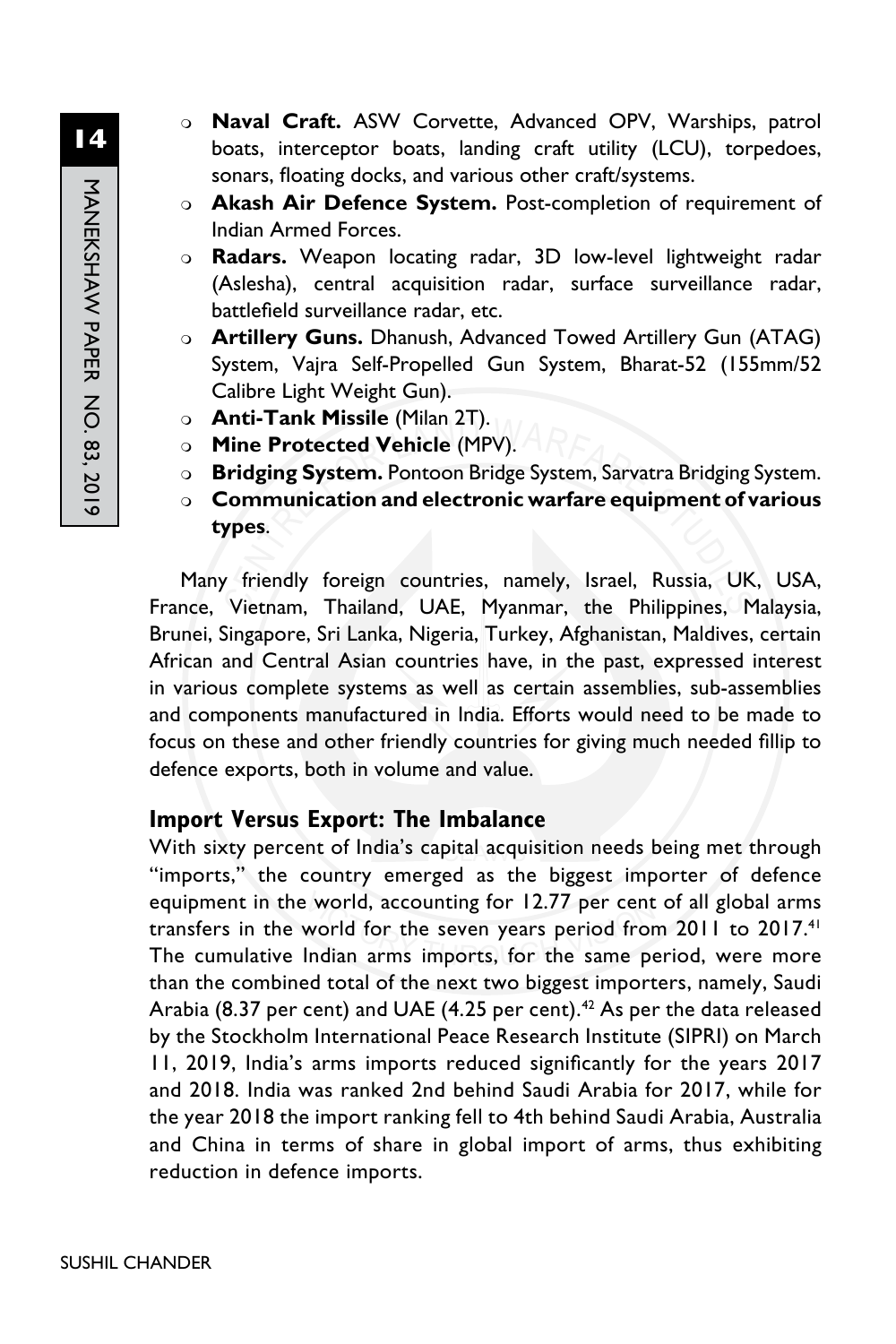The reduction in arms imports is, however, largely attributable to reduced rate of capital acquisition and not due to indigenous production. It is noted that the overall Indian arms imports for the eight-year period from 2011 to 2018 accounted for 11.75 per cent, which is still the highest in the world. A chart depicting defence equipment imports, for the period from 2011 to 2018, by India and other major importing countries is as under:



Source: SIPRI "arms trade data," maintained till 2018; available at http://armstrade.sipri.org.

irison of the Indian defence imports versi<br>Pata,<sup>44</sup> based on SIPRI (trend indicator vier: The cumulative arms exports from India for the same period (years 2011 to 2018) accounted for merely 0.1 per cent of the overall global arms exports.43 A comparison of the Indian defence imports versus exports, as per the World Bank/Data,<sup>44</sup> based on SIPRI (trend indicator values) is depicted in the chart as under: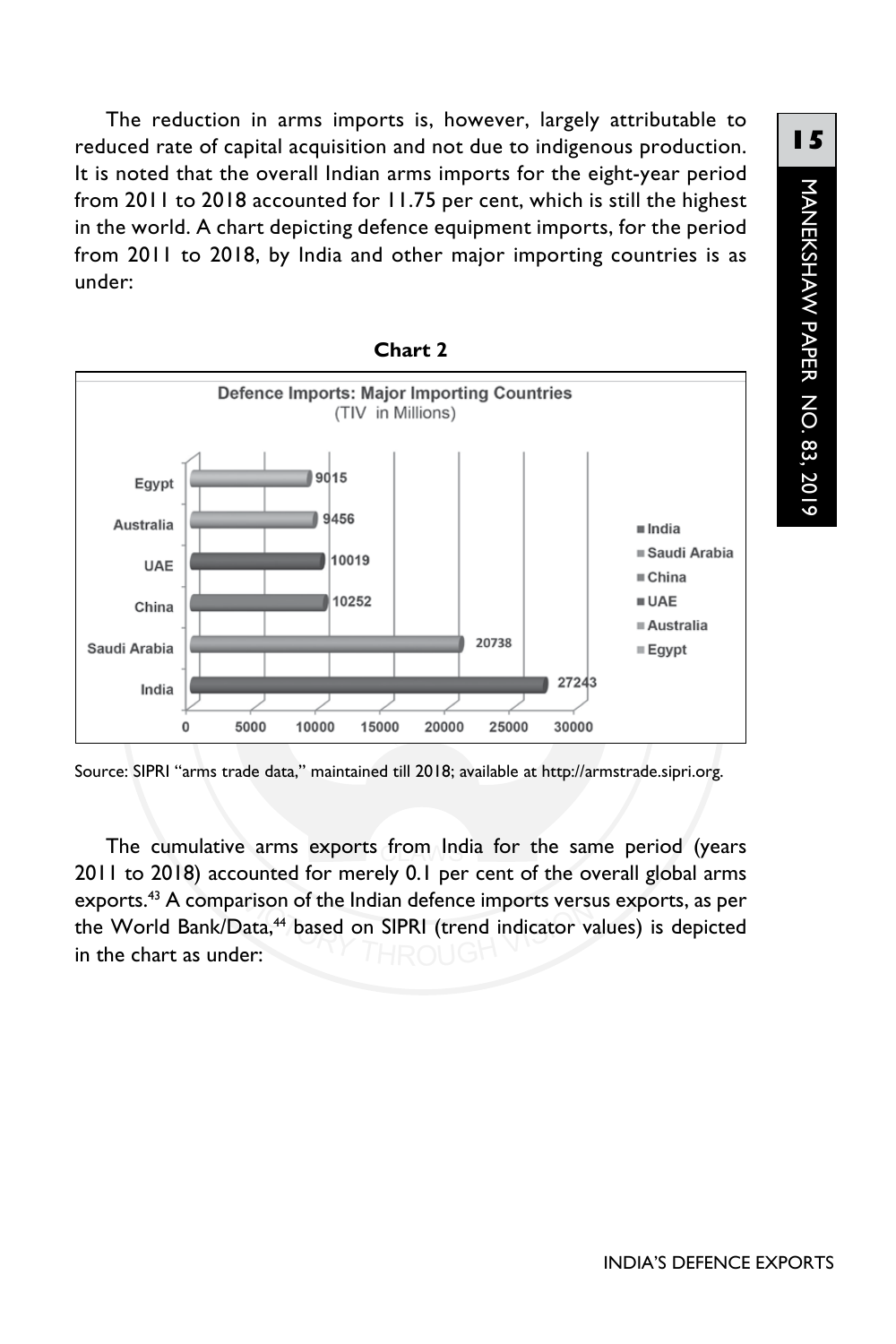**16**MANEKSHAW PAPER NO. 83, 2019 MANEKSHAW PAPER No. 83, 2019



Source: SIPRI "arms trade data," maintained till 2018; available at http://armstrade.sipri.org.

2018<br>
Source: SIPRI "arms trade data," maintained till 2018; available at http://armstrade.sipri.org.<br>
It is clearly evident that the defence import versus export ratio of India is<br>
highly skewed. The import-export ratio f It is clearly evident that the defence import versus export ratio of India is highly skewed. The import-export ratio for 2011 stood at 1199:1, for 2013 in the five years period starting from 2014 onwards, as the import-export ratio for 2015 was 73:1, for 2016 it was 82:1, for 2017 the ratio was 52:1 and for 2018 the ratio stood at 33:1. The import-export ratio of India, though improving over the past few years, is still abysmal, being inferior to many countries which have much smaller defence industrial base.

# **Steps Taken by the Government to Boost Defence Exports**

to achieve this highly ambitious target. Some of the steps taken by the The draft Defence Production Policy, 2018, has set a target of US\$ 5 billion in defence exports by 2025. The Government has initiated various measures Government are discussed as under:

• **Scheme for Promotion of Defence Exports.** A scheme for promotion of defence exports has been launched by the Government in promotion of defence exports has been launched by the Government in October 2018.45 **The scheme definitely provides various options to the prospective defence exporters to improve marketability of their products globally.** In a procurement case by own Armed Forces if more than one vendor is technically qualified, the scheme proposes to create a mechanism to issue relevant certificates for the product to qualified vendor(s) stating "Fit for Indian Military use," which would help in marketing by the vendor. In another instance, if a product is not required by the Indian Armed Forces but is proposed to be exported by the vendor, the scheme would provide the exporter/manufacturer

#### **Chart 3**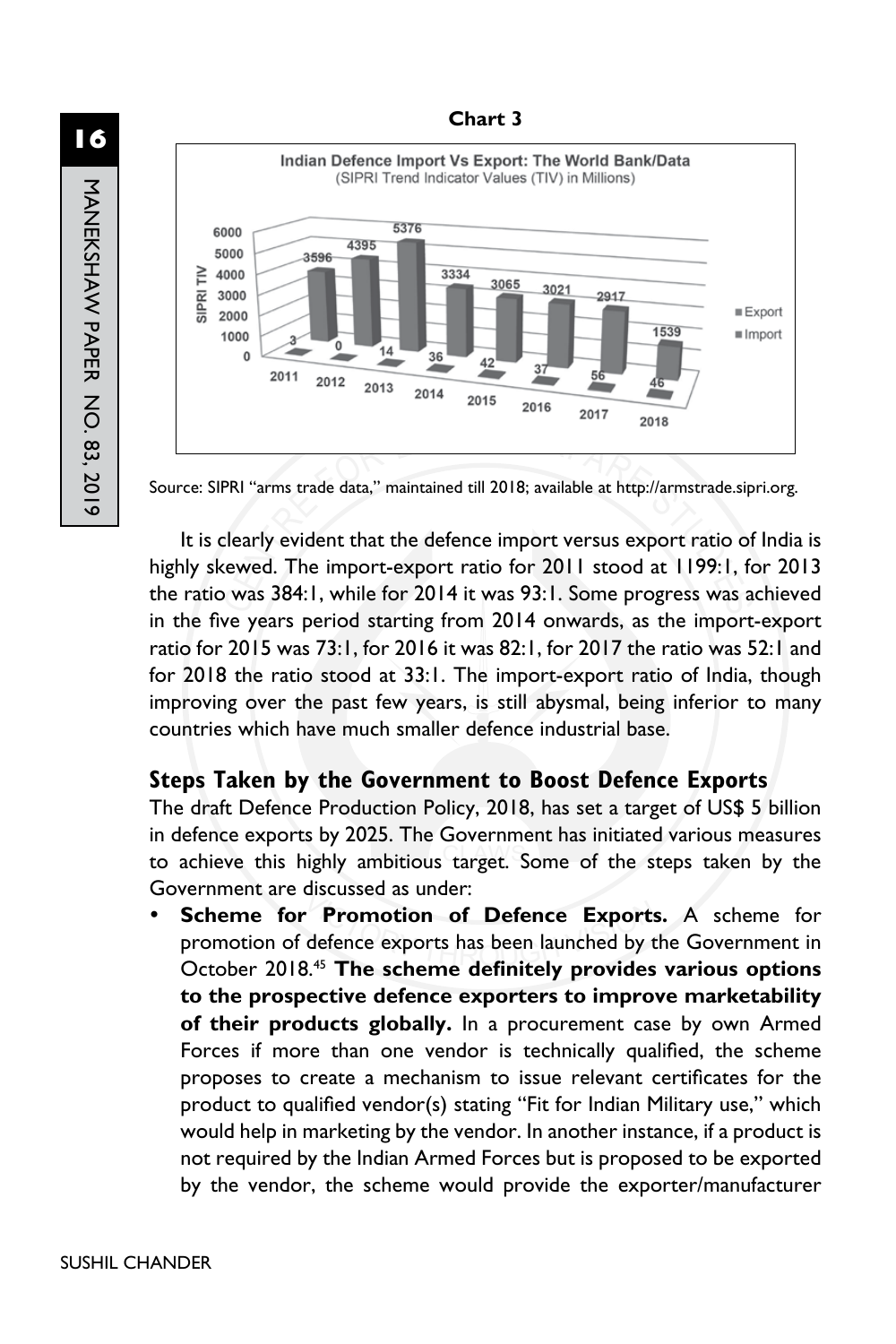the testing facilities of the MoD and subsequent field trials. SOPs for use of test facilities by domestic private defence industry on payment have been finalised by the Armed Forces and other Government agencies. The DDP/Government would also notify internationally accredited labs where testing can be done by the vendor. The issue of certificates under both the options will be done post field evaluation trials by the DGQA, DGAQA, DGQA (N) and other agencies notified by the DDP/ Government.

- **Permission to Export up to Ten Percent of Production.** As per the existing guidelines, up to ten percent of the annual production of Defence PSUs and OFs can be earmarked for export.
- **Example 3 State of NCC for Export.** The issue of NCC perfit of defence products by domestic defence industry, both ivate, is carried out in a time-bound manner, in consultation keholders. As the process is web based, the **Time-Bound Issue of NOC for Export.** The issue of NOC permitting export of defence products by domestic defence industry, both public and private, is carried out in a time-bound manner, in consultation with all stakeholders. As the process is web based, the human interface is reduced to minimum, which is indeed a welcome step.
- y **Obtaining End-User Certificate (EUC) by the Exporter.** The process has been made simple, without compromising export control measures, in the revised SOP. The EUC is now required to be obtained from the Government of the importing country in case of Part A, i.e., sensitive munitions list items listed in Appendix-II to the SOP; while for the other defence stores the EUC is normally required from the ultimate end-user and not from the Government of the end-user. This has made the procedure less complicated for the prospective exporters of defence equipment.
- Promotion (JS DIP) with representation of all stakeholders including<br>the Armed Forces and DRDO, makes speedy recommendations on all<br>export proposals, less export of sensitive equipment which are referred (DDP) established by the Government in 2014, is functioning effectively. **• Creation of Defence Export Steering Committee (DESC).** The DESC headed by the Secretary Department of Defence Production A standing committee under the Joint Secretary Defence Industries Promotion (JS DIP) with representation of all stakeholders including the Armed Forces and DRDO, makes speedy recommendations on all to the DESC.
- Industrial Licensing. The process of obtaining an industrial licence for design, development and manufacturing of defence items has been refined and made simple, which makes it easier for domestic private companies to enter the Defence Sector. Nearly two-thirds of the items have been made licence-free, especially on the component side. The Government has already issued more than 350 industrial licences to the private companies since the defence sector was opened for private industry participation in 2001.<sup>46</sup>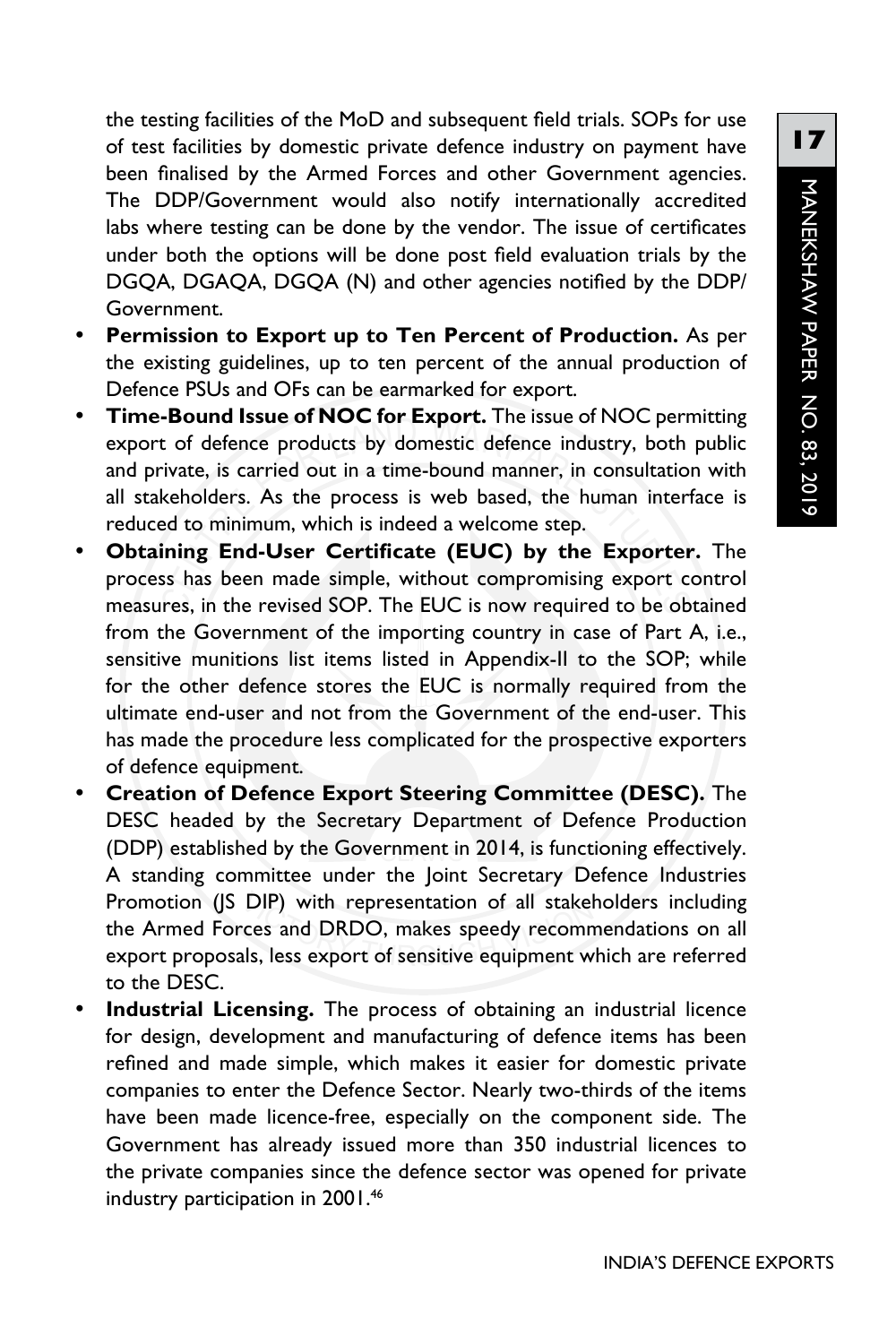- **Green Channel Policy.** In March 2017, the Government instituted a mechanism for award of Green Channel status to firms having predefined financial and quality credentials.<sup>47</sup> The status would apply to broad categories of items having continuous requirement/mass consumption in the Defence Forces. The firms would be granted the Green Channel Status for a period of five years from the date of issue or renewal and would need to give irrevocable bank guarantee of Rs. 50 lakh. Such firms will be able to self-certify their products and would take full responsibility for the quality of their products. This is a laudable step and has contributed in promoting "Ease of Doing Business." The step would assist domestic defence industry to enhance manufacturing and export defence products to friendly foreign countries too.
	- enally foreign countries too.<br>
	Insfer of Technology (ToT) for Productionisation<br>
	Fernment has taken initiative to permit ToT to the domestic<br>
	nost think tanks and various stakeholders that the role of<br>
	Id primarily be focu y **Transfer of Technology (ToT) for Productionisation.** The Government has taken initiative to permit ToT to the domestic private defence industry for productionisation. It was overwhelmingly agreed by most think tanks and various stakeholders that the role of DRDO should primarily be focused on research and development, while the productionisation should be carried out by the Public and Private industry. The positive act has resulted in enhanced production of various defence products within the country. For instance the ToT for Bullet Proof Jackets was given by the DRDO to MKU Ltd., which has helped the company to increase their range of solutions and offerings especially for the Indian Army, and the company can plan to use this technology for further R&D to develop newer solutions.<sup>48</sup>

# **Role of Armed Forces**

equipment, less items of insignificant nature, are considered with great deliberation, and comments forwarded within the stipulated time frame.<br>In general, positive recommendation, in more than 90 per cent of the the MoD for obtaining comments of all stakeholders including the Armed Proposals for grant of NOC for export of defence products are referred by Forces. **Invariably all proposals for export of in-service weapons/** deliberation, and comments forwarded within the stipulated time frame.

In general, positive recommendation, in more than 90 per cent of the cases to export indigenous defence products to foreign countries, has been the hallmark of the Armed Forces. The recommendations are, of course, subject to fulfilment of all conditions stipulated in relevant regulations.

The Armed Forces have also placed integrated project monitoring teams (IPMTs), consisting of qualified officers and men, with certain Defence Public Sector Enterprises for better coordination and monitoring of development and production of specific weapon systems and equipment under various projects.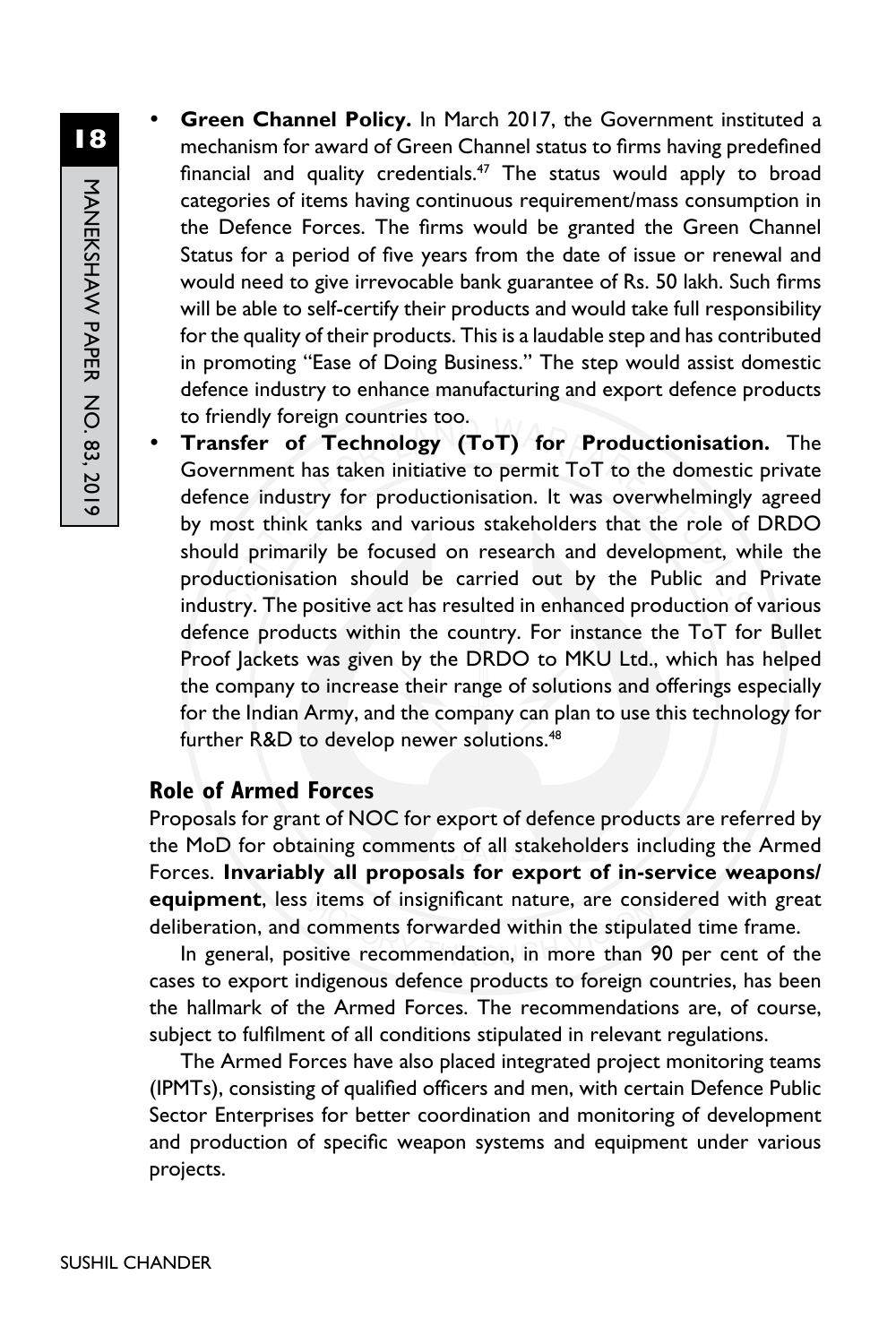The Armed Forces have, thus, amply displayed overwhelming support to the domestic defence industry in its efforts to become part of the global supply chain by encouraging export of indigenously manufactured defence products.

### **Issues of Significance**

Certain issues of significance are discussed as under:

- Risk of Non-Licensed Trade. A limited risk of private defence industry engaging in non-licensed trade exists as the Indian Industry becomes more decentralised and responsive to market forces. As increased number of companies get into manufacturing of proliferation-sensitive technology, especially in case of missiles and weapons platforms, stringent application of export control norms would be essential.
- any in case or inissies and weapons platforms, stangent applied ontrol norms would be essential.<br> **for Checks and Balances.** Some of the companies may comply with the laws. As increased number of Private com<br>
, develop and **• Need for Checks and Balances.** Some of the companies may not strictly comply with the laws. As increased number of Private companies design, develop and manufacture sensitive defence products, any possibility of **supply of sensitive goods to entities of concern, has significant potential to affect India's security and reputation.** An undesirable incident can adversely impact the willingness of foreign OEMs to collaborate with Indian businesses and carry out ToT for modern weapons and equipment. Hence, **suitable checks and balances, without complex procedural and frustrating bureaucratic delays, need to be put in place.**
- **Proliferation Challenge.** The proliferation or transfer of intangible technologies (know-how) will be a challenge. Monitoring of sensitive technology by the Government will be inevitable in the national interest.
- lity of exported stores ending up in u<br>d. Hence, a mechanism should be evoly<br>out creating hurdles in the export of de review, on as required basis, would be essential. For this sufficient y **End-User Certification.** End-user certification, verification and number of technical review personnel would be needed. There is a distinct possibility of exported stores ending up in undesirable hands in a foreign land. Hence, a mechanism should be evolved to certify the end-users without creating hurdles in the export of defence equipment and munitions.
- **Challenge for the Licensing and Enforcement Authorities.** With increased participation of Private Industry in defence manufacturing, the proposals for export of defence products are also likely to witness an increasing trend. A noticeable increase in defence exports has already been seen in the last five years. This trend will present a significant challenge in future for the Indian Licensing and Enforcement authorities.
- **Focus on Small and Medium Enterprises (SMEs).** The SMEs often express concerns that they do not receive as much attention as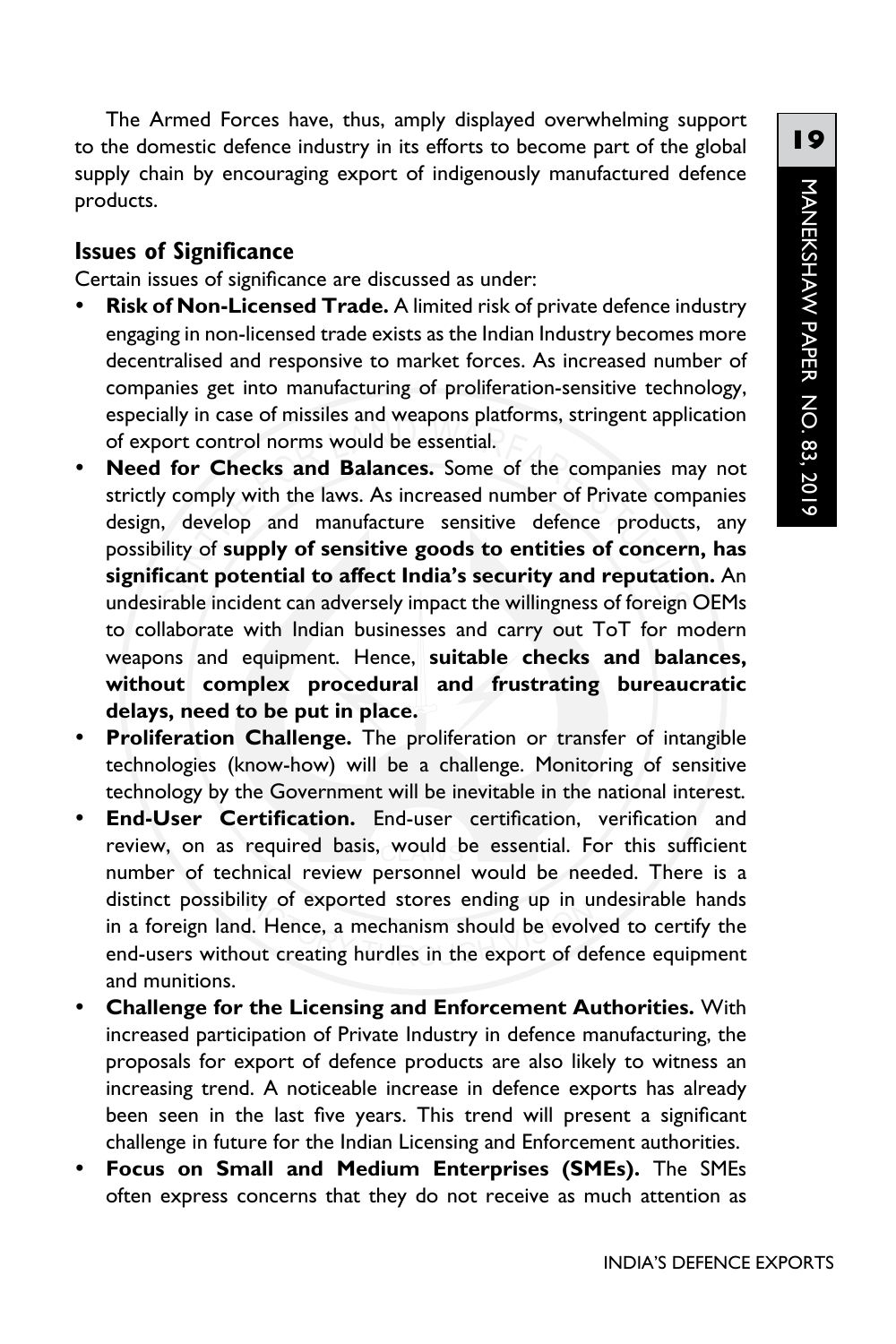the larger companies. The establishment of Defence Investor Cell, an online cell, created by the Government in 2018 that acts as a guide to get information and understand issues, etc.,<sup>49</sup> has been a positive step. The cell has to a certain extent assisted the SMEs to enter the field of defence manufacturing. The contribution of SMEs to defence production has grown by 200 per cent in the last four and a half years,<sup>50</sup> till December 2018. Though progress is visible, yet focused efforts need to be made to ensure that the **SMEs do not get marginalised** due to bigger players entering the Indian Defence Production Sector.

- ories, **clearly indicates that**, as far as the Defence Py<br>cerned, the exports are not driving the capacities b<br>acities are driving the exports. The cap had to be pla<br>Government because many of the Defence PSEs are not<br>t th Cap of Ten Percent of Production for Export by Defence **PSEs.** The current stipulation placing **the cap on exports up to 10 per cent** of annual production, by Defence PSUs and Ordnance Factories, **clearly indicates that**, as far as the Defence PSEs are concerned, **the exports are not driving the capacities but the capacities are driving the exports.** The cap had to be placed by the Government because many of the Defence PSEs are not able to meet the contracted timelines for the orders that are already placed on them by the Indian Armed Forces.
- **CLAWS Intellectual Property Rights (IPR) Issues.** Indian defence industry has been manufacturing some modern weapon platforms under licence from the OEMs. Some of the modern and proven weapon platforms that are "Made in India," such as the Su-30 MKI fighter aircraft and Tank T-90 are licensed productions with IPR held by foreign OEMs. The BrahMos Missile has been jointly designed, developed and manufactured by India and Russia. Hence, a proposal for export will require the approval of BrahMos Board. The IPR issues need to be resolved with the exporting countries/OEMs after which export to the friendly foreign countries can be undertaken by India.
- the Private Industry, has just found a foothold in the Defence Sector. Due<br>to lack of well-established processes and infrastructure, the domestic<br>defence industry suffers from disadvantages in terms of less competitive **• Pricing and Technology Issues.** The Indian Defence Industry, especially to lack of well-established processes and infrastructure, the domestic defence industry suffers from disadvantages in terms of less competitive price and lack of high technology. Low productivity is the bane of most PSEs, leading to higher per unit cost making the end product costlier and thus, less attractive to the prospective foreign buyer. Additionally, Indian defence industry has very few high-technology, state-of-the-art weapon systems/equipment for export. Akash Air Defence Missile System, Dhanush Artillery Gun, BrahMos Cruise Missile, Advanced Light Helicopter, Pinaka MBRL and a few naval craft are some of the modern technology systems that can be considered initially for export to friendly foreign countries.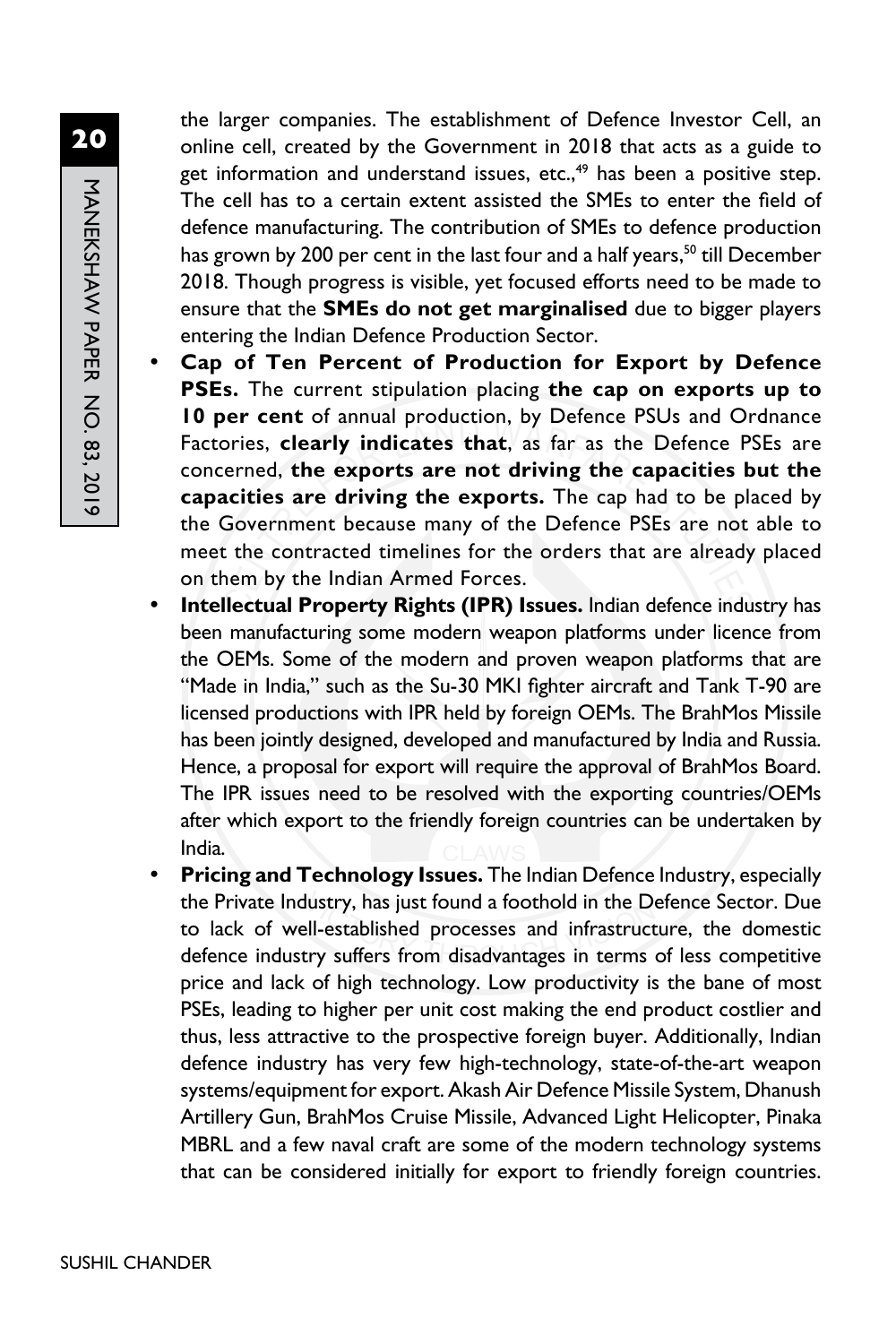However, the canvas of high-end technology weapons and equipment needs to be expanded for enhancing exports in future.

- **Quality Issues.** Achieving desired quality has been a challenge for many defence firms. Several ammunition accidents in the past few years and a few accidents of artillery gun barrels bursting during the field firing at ranges indicate the dire need to ensure stringent quality controls. Quality parameters, namely, accuracy, reliability, consistency and maintainability achieved by indigenous weapons and equipment must meet the desired General Staff Qualitative Requirements (GSQRs) indicated by the Armed Forces. As Indian products achieve global quality standards and come at a good value, prospective buyers will exhibit greater interest in Indian weapons/equipment.
- ity of the System. Arguably, the biggest challenge for the ind<br>ity of the System. Arguably, the biggest challenge for the ind<br>may in the defence sector is the opacity of the system. Once a pro-<br>dustrial licensing or export **Opacity of the System.** Arguably, the biggest challenge for the industry working in the defence sector is the opacity of the system. Once a proposal for industrial licensing or export of a defence product is submitted online, the vendor does not know what is happening to the proposal when it is under consideration in the chain of decision making, at times, till it is finally disposed. No doubt, there is far more openness, willingness to share information, collaborate and work with each other in the past five years, but transparency in the true sense will need much more initiative on part of the Government, especially the bureaucratic chain.
- efforts. Approaching the potential buyers, thus, remains a challenge and<br>hinders defence export efforts. to carry out profiling of items, weapons/equipment and establishing a **• Identification of Target Countries.** Indian defence exports mainly consist of personal protective equipment, namely, bullet proof jackets and helmets; offshore patrol vessels, radars, helicopters, components and assemblies of aircraft/helicopters. The export is mainly focused on assemblies, sub-assemblies and components of military equipment and not on the complete weapon platform/equipment. This makes it difficult pattern about target countries which inhibits aggressive export marketing hinders defence export efforts.

# **Implications of Enhanced Defence Export**

The Strategy for Defence Exports is likely to have certain noteworthy implications for the country, as discussed under:

**Enhanced Military Cooperation.** Defence products exports will contribute to strengthening diplomatic and economic partnerships and simultaneously lead to enhanced military cooperation. Besides, such exports have the potential to open the doors for strategic partnerships that are of mutual benefit to the partners. Indian assistance to modernise the Vietnam military is an example of successful military cooperation.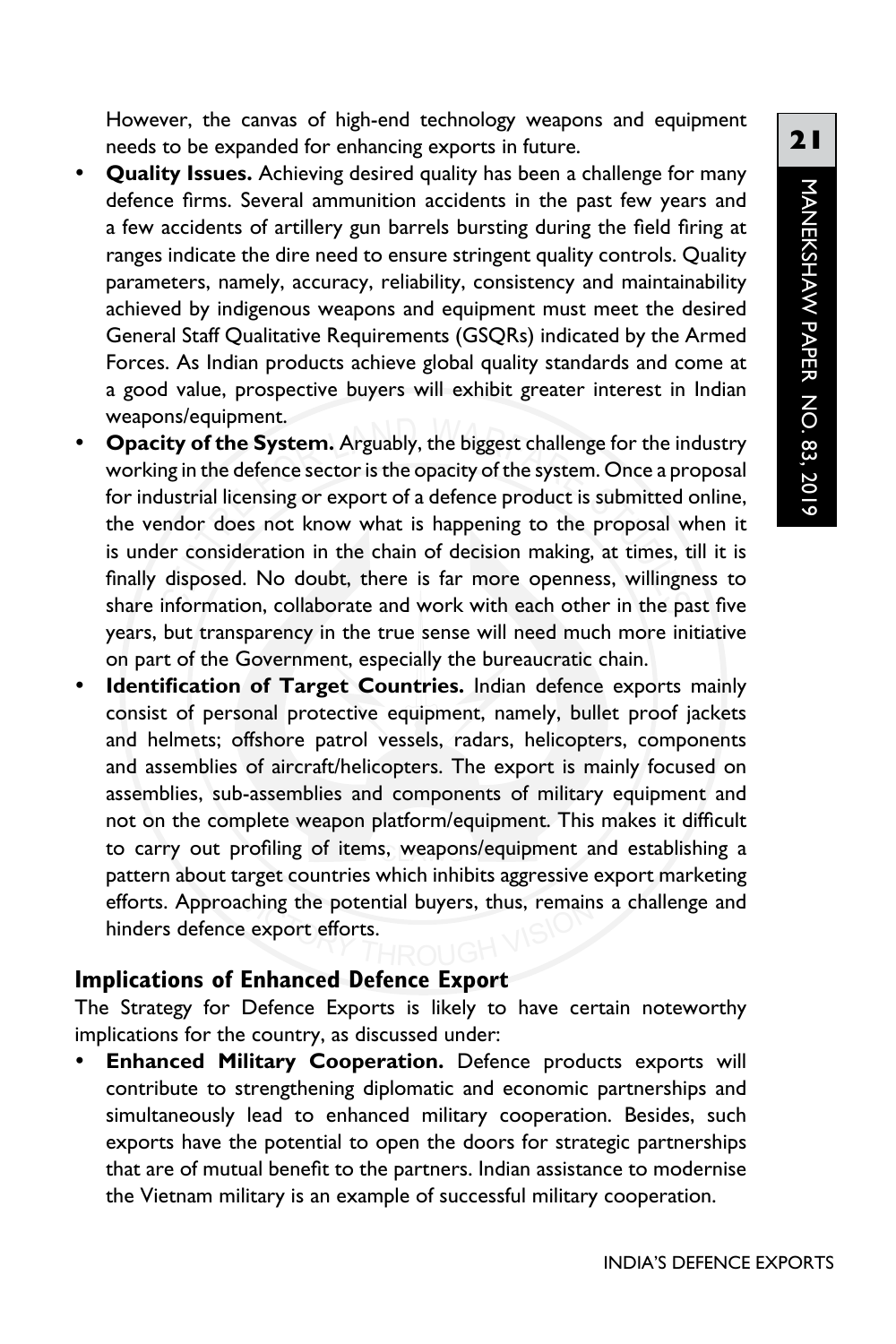- y **Permit Part of Production for Exports. A guideline was laid in 2015 to permit up to 10 per cent of the production capacity of Defence Public Sector Enterprises for export** to FFCs subject to fulfilment of all applicable conditions as per extant rules. This is likely to encourage export of indigenously produced equipment, namely, Advanced Light Helicopter, Akash Surface-to-Air Missile System, various air/naval craft and other weapon systems/equipment.
- Systems, the Government must retain Strategic Contron, in the<br>larger national interests. The defence products that are categorised<br>as "not sensitive items" like Night Vision Devices, Bullet Proof Jackets<br>and Helmets, Simul y **Strategic Control on Export of Strategically Significant/ Important Weapon Systems.** The weapon systems like the Brahmos Cruise Missile that have greater strategic significance may be considered for export only to select partners. **In export of strategic weapon systems, the Government must retain Strategic Control, in the larger national interests.** The defence products that are categorised as "not sensitive items" like Night Vision Devices, Bullet Proof Jackets and Helmets, Simulators of various types for training, parachutes may, however, be exported to a wide range of countries.
- **Export of Highly Sensitive Communication, Secrecy and EW Equipment.** Export of Weapon Locating Radars, Target Acquisition Warfare Equipment has the potential to undermine the optimal utilisation of such systems by own Armed Forces. Export of such highly sensitive and classified equipment needs to be accompanied by fulfilment of a mandatory condition that the Frequencies and Algorithms of the subject equipment will not be shared. The information regarding the frequencies and algorithms being used, technology applied in various sub-systems and other highly sensitive technical data (as applicable), must not be parted with and must not reach the adversaries.

# **The Way Forward**

With a view to further enhance the value and quantum of defence exports,<br>certain measures as discussed under are recommended to be undertaken:<br>• Ex<mark>port of In-Service and Indigenously Developed Weapon</mark> With a view to further enhance the value and quantum of defence exports, certain measures as discussed under are recommended to be undertaken:

- **System/Equipment.** With respect to permitting export of equipment that is already in service or contracted, the following is recommended to be considered:
	- $\circ$  Top priority should be accorded to meet the requirements of the Indian Armed Forces as per contracted timelines.
	- <sup>m</sup> **For those defence products where contracted timelines are not adhered to by the company, a cap of 10 per cent may be imposed.** However, in cases where the designated timelines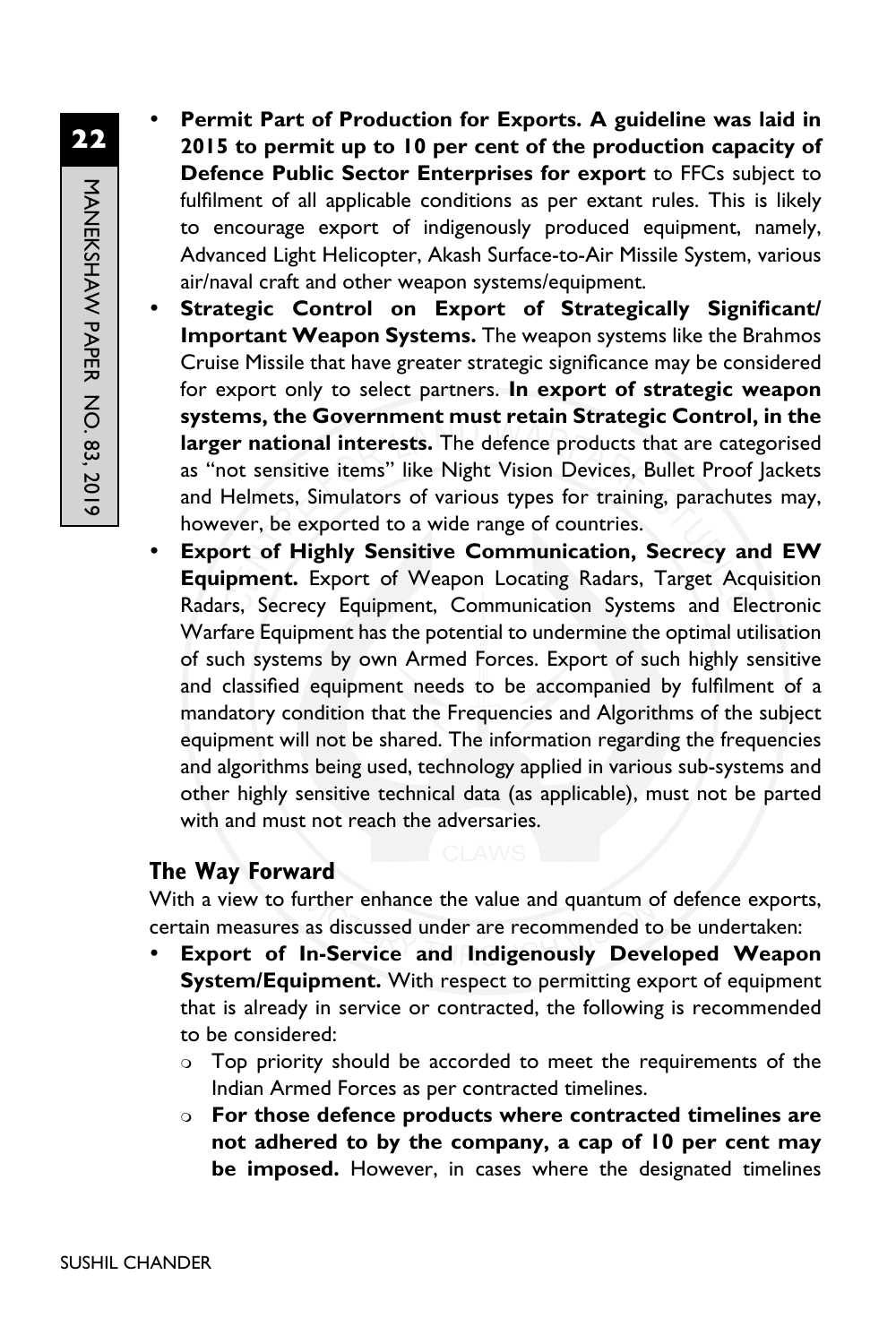for supply are honoured, there should be no cap on the quantum of weapons/equipment for export to friendly foreign countries.

- $\circ$  Export of a new weapon system/equipment must not impact induction schedule, if applicable, of the same into the Indian Armed Forces.
- <sup>m</sup> **Capacity enhancement,** especially in case of select Defence PSUs where large quantities are outstanding against supply orders, **should be expedited.** Spare capacity is going to be a key consideration in arriving at a decision to finally export any indigenously-developed system to a potential buyer.
- $\circ$  Earmarking a fixed capacity for export is difficult for the shipbuilding industry. In this and other such similar categories the percentage of production capacity for export is recommended to be decided on case-to-case basis.
- production capacity for export is recommended to be decided on<br>case-to-case basis.<br>**Export of Sensitive/Classified Equipment.** For sensitive/classified<br>and/or unique equipment, export of which may, in all likelihood, have<br> y **Export of Sensitive/Classified Equipment.** For sensitive/classified and/or unique equipment, export of which may, in all likelihood, have significant implications on matters of national security, certain special measures need to be instituted. **Sensitive equipment would be primarily related to emitters and receivers of electromagnetic if the wave-forms, algorithms and frequency characteristics are known to the adversary.** Certain measures could be considered in such cases as discussed under:
	- o The equipment may be suitably modified prior to export, as per specifications of the importing country. Significant down-gradation, is however, not recommended.
	- cases pertaining to proposed export of in-service or newly inducted <sup>m</sup> An independent **central agency, headed by a senior officer from the armed forces, should be instituted** for scrutiny of radars, electronic warfare equipment, secrecy equipment and communication equipment.
	- tion equipment.<br>, Defence PSUs and Private Company, as<br>nodifications made/proposed to be made o The DRDO, Defence PSUs and Private Company, as applicable should certify the modifications made/proposed to be made to the equipment intended to be exported, to safeguard own security interests.
	- o In order to institutionalise the above, a central committee at HQ IDS is recommended to be established.
- y **Quality Assurance.** The standards of quality to include **consistency, reliability, safety and maintainability** are a prerequisite for gaining a foothold in the international market for defence equipment. If the weapons, equipment and munitions manufactured by domestic Private Sector, Defence PSUs and Ordnance Factories are able to meet qualitative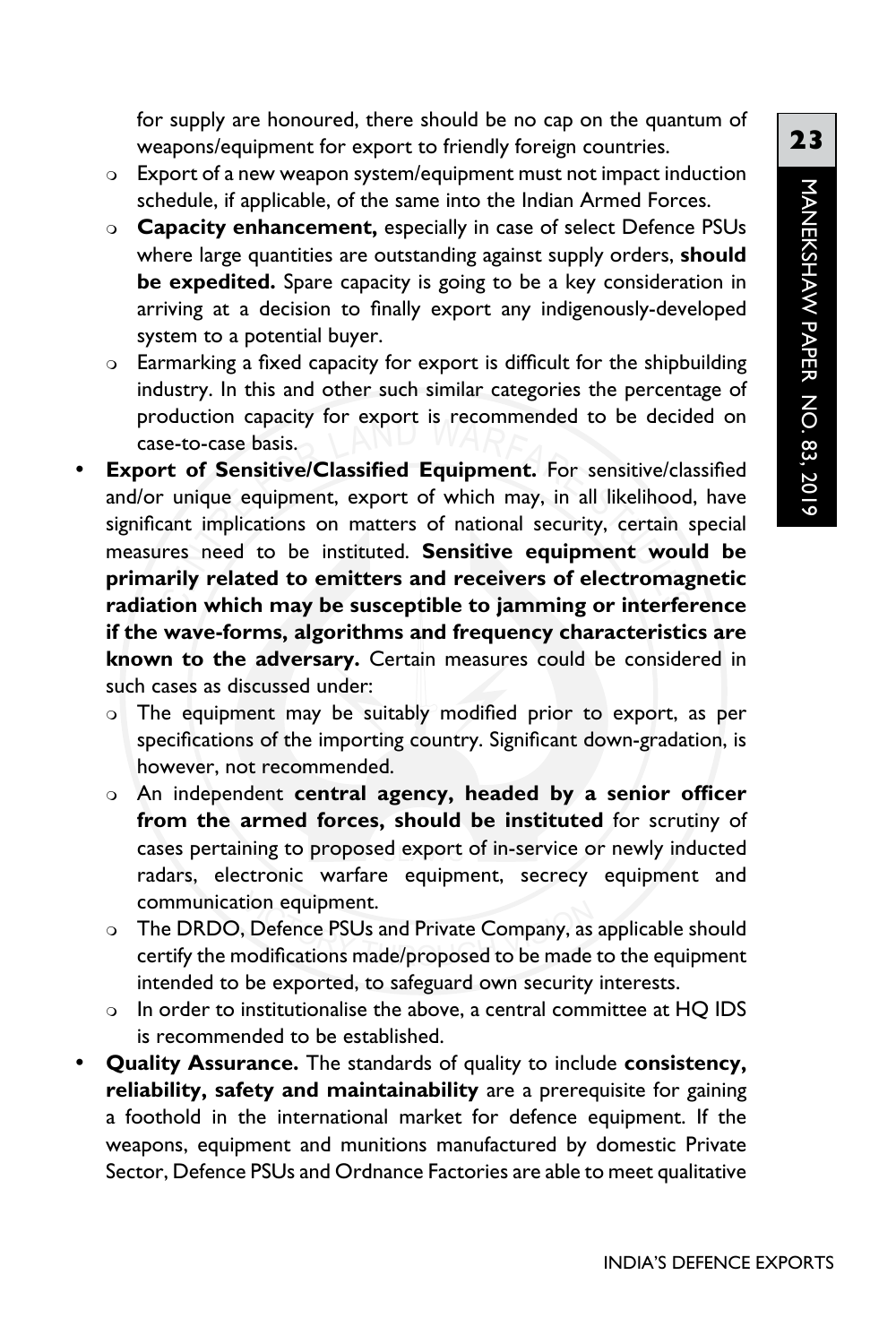requirements expressed by the Indian Armed Forces, then the industry would be well-placed to market their products to friendly foreign countries successfully. Indian industry needs to imbibe the culture of high qualitative standards for venturing into export-oriented production. Export of ALHs to Ecuador is a case in point, wherein the image of the country was adversely affected due to quality issues.

- manuacture and subsequent export of the complete weapon<br>system/equipment **has greater chances of success** in the highly<br>competitive defence export market. It is strongly recommended that the<br>reach, agility and flexibility Joint Ventures (JVs). Currently, more than 50 JVs have been formed between foreign OEMs and Indian companies. Some of these are already manufacturing assemblies and components as part of the global supply chain. The **tie-up between Defence Public Sector Enterprises (PSEs), Foreign OEMs and domestic Private Industry for manufacture and subsequent export** of the complete weapon competitive defence export market. It is strongly recommended that the reach, agility and flexibility of the reputed, listed companies of domestic Private Sector be harnessed, by facilitating them to lead in JVs as they are better placed to cater to and exploit the international market.
- Hand Holding by the Government. The Indian private defence industry needs full support from the Government. Bureaucratic delays should become a thing of the past, while cooperation from the DRDO and defence PSEs should be readily forthcoming to enable the private sector to step up investments, enhance manufacturing capacities and be able to contribute to export defence products to friendly foreign countries.
- laid on manufacture of assemblies, sub-assemblies and components and<br>gradually they can move on to design, development and manufacturing<br>of complete equipment. This would facilitate to get a foothold in the by following best practices in the industry, making it competitive to the **Establishment of Export Oriented "Model Manufacturing Plants" by Select Defence PSEs.** Select Defence PSEs should be encouraged to establish model, state-of-the-art manufacturing plants for defence products exclusively for export. The end product must be produced product of Foreign OEMs in the world market. Initially emphasis may be laid on manufacture of assemblies, sub-assemblies and components and gradually they can move on to design, development and manufacturing international defence export market.
- **Consortium Approach.** Adopting a consortium approach for research/ design, development and manufacture of complete equipment and munitions for export, much on the lines of Brahmos Aerospace Venture is likely to yield better results. High quality and state-of-the-art weapon systems, equipment and munitions produced by adopting a consortium approach will in all likelihood boost the production and export by the Indian defence industry and will also be more acceptable to prospective buyers.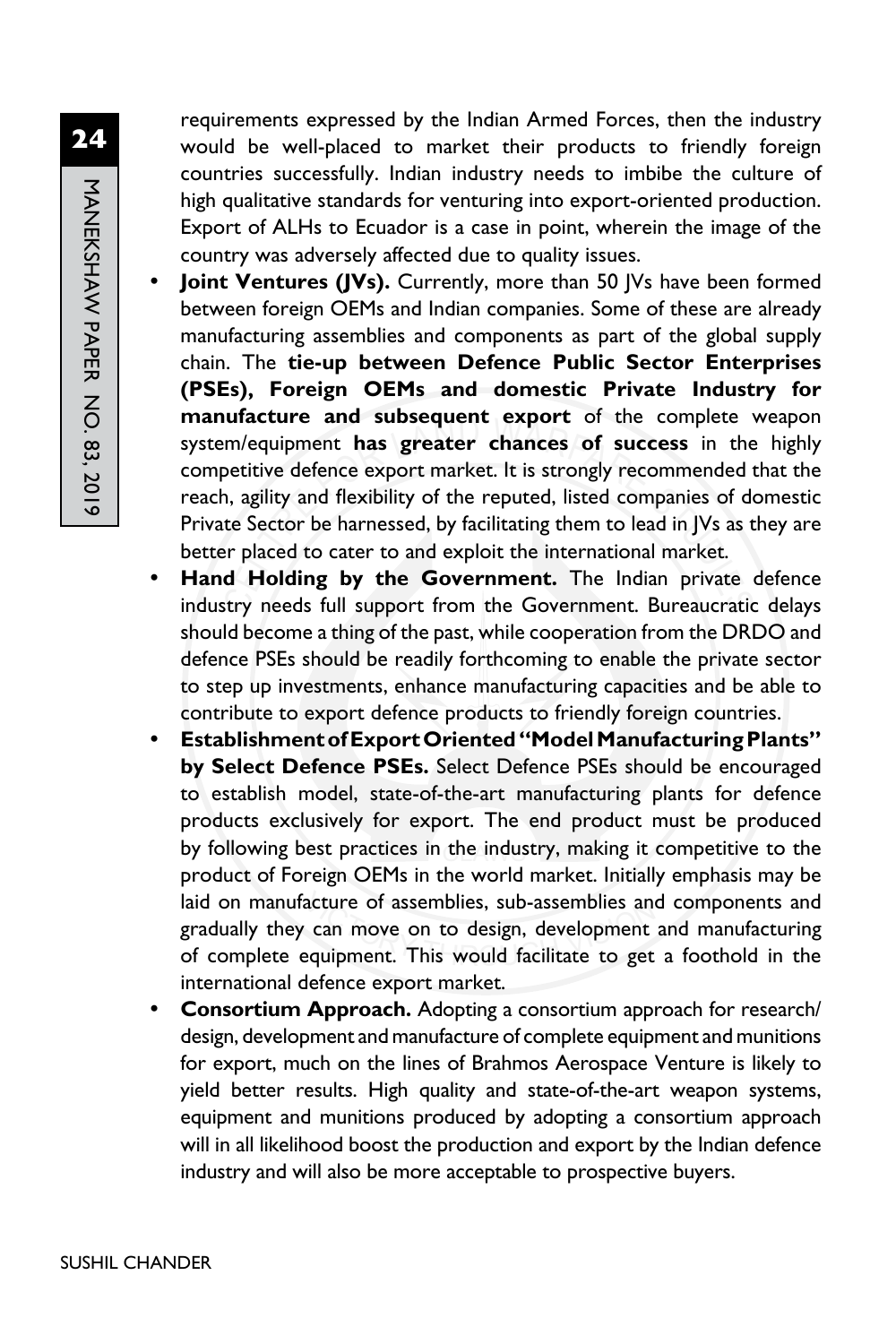- **Defence Diplomacy.** The initial growth in defence exports has been mainly due to streamlining of process of grant of NOC for export to foreign countries besides various measures aimed at enhancing ease of doing business. However, to reach the goal of defence exports worth US\$ 5 billion, India would need to focus on reorienting of diplomacy and channelling efforts for securing defence contracts for the indigenously manufactured weapon systems. It is common knowledge that intricate linkages exist between defence exports and defence diplomacy. It would, thus, be prudent to consider inclusion of defence officers in the official delegations to friendly foreign countries. The representation of defence forces in delegations aimed at defence diplomacy is likely to accrue certain significant advantages as discussed under:
	- Eant advantages as discussed under.<br>
	hanced comfort level, understanding and confidence building<br>
	fence/security establishment of the importing country<br>
	interal discussions/meetings.<br>
	
	ailability of professional expertise o Enhanced comfort level, understanding and confidence building with defence/security establishment of the importing country during bilateral discussions/meetings.
	- o Availability of professional expertise and advice on all military matters that may be discussed during various meetings including issues related to interoperability.
- **Export Promotion/Facilitation Agency.** The agency should be set up at the earliest in accordance with the defence export strategy. The agency should have the mandate to monitor actual progress of exports vis-à-vis planned targets. The agency should have sizeable and adequate representation from the Defence Forces, to consist of highly professional officers in their respective domains.
- Forces by select professionally expert officers, in Defence Exhibitions<br>held in friendly foreign countries, is recommended to lend desired level<br>of credibility to Indian participation in such exhibitions/expos. MoD. However, any significant presence of the Defence Forces in such **Defence Exhibitions.** Certain Indian companies also participate in various Defence Exhibitions organised in friendly foreign countries. There is participation of the members of Defence Exhibition Organisation/ exhibitions has not been noticed. Suitable representation of the Defence held in friendly foreign countries, is recommended to lend desired level of credibility to Indian participation in such exhibitions/expos.
- y **Export Financing.** Enhanced allotment of funds in **defence "Line of Credit"** for certain friendly countries may be considered. India has in the past extended US\$ 500 million defence credit line to Vietnam in September 2016,<sup>51</sup> to facilitate the purchase of critical defence equipment manufactured by Indian defence industry. The line of credit must not, however, adversely impinge upon the defence budget. Separate budget for the proposed line of credit may be considered by the MoD in consultation with the Ministry of Finance.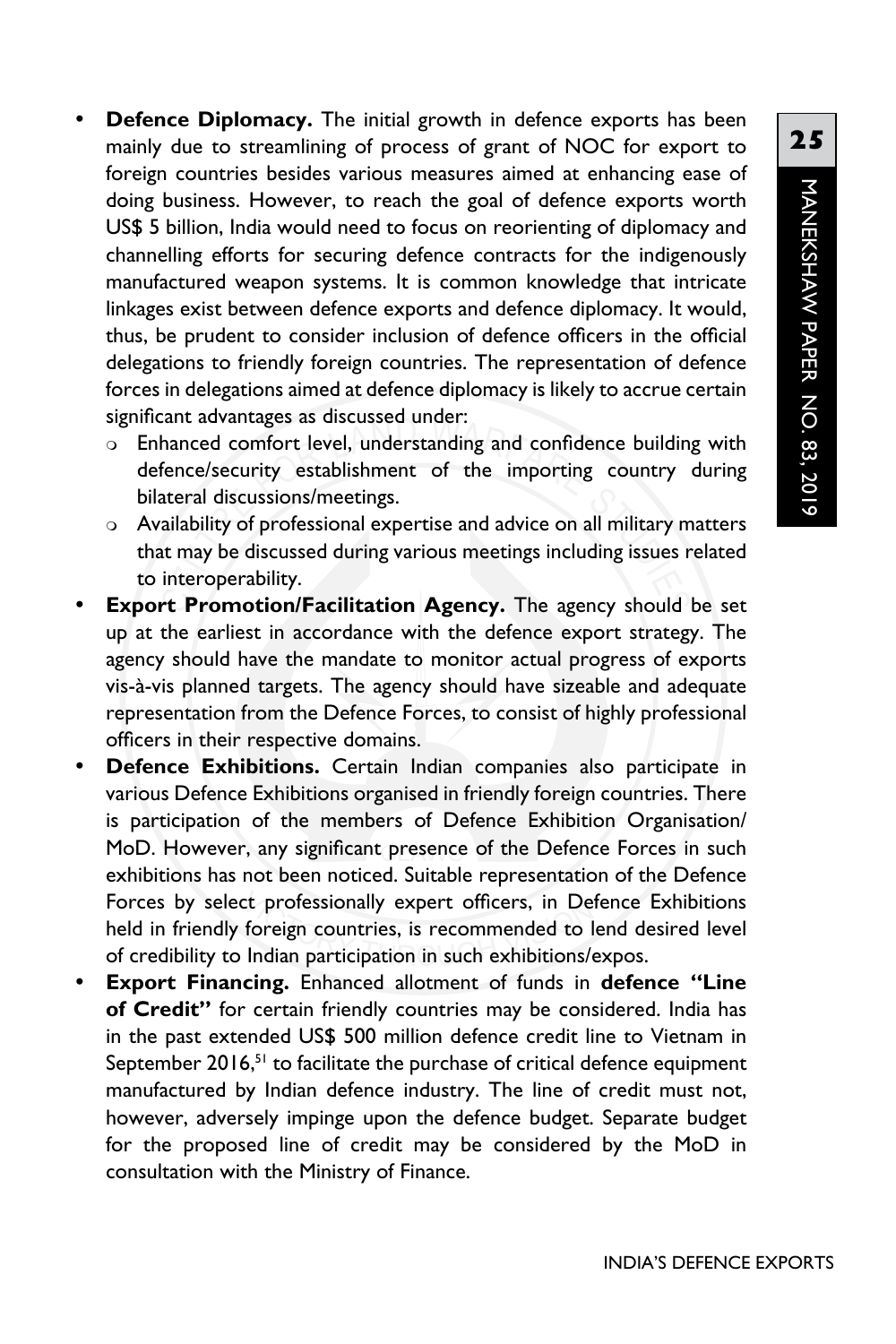y **Enhance Role of Defence Attachés. The Defence Attachés should be encouraged to promote defence exports.** The Indian Navy has been instrumental in securing warship exports in the Indian Ocean Region through the understanding it has cultivated with friendly countries in the region. Export of HMS-X2 Sonar to Myanmar is a successful example that can be emulated.

- Defence Specialists' Cadre. The Ministry of External Affairs (MEA) has a significant role in the promotion of defence exports. Certain Armed Forces officers are indeed posted on deputation to the ministry. However, MEA does not have specialists on defence matters in its cadre. There is thus a case to consider building a cadre of specialists, focused on defence matters in the ministry.
- The matter sim the ministry.<br>
Itutionalised Interaction between Government<br>
ate Industry. Enhanced and institutionalised inte<br>
veen Government and Private Industry is recommend<br>
ore effective implementation of the Export C **Institutionalised Interaction between Government and Private Industry.** Enhanced and institutionalised interaction between Government and Private Industry is recommended for a more effective implementation of the Export Control Policy. **An institutionalised communication channel between the Government and Private Industry for issues related to national and international export controls and security risks is strongly recommended.**
- **CLAWS • Incentivise Defence Exports.** Defence products that are exported should be completely exempted from duties and taxes to make them price competitive. The exemption may be implemented on the quantity for which the NOC for export is granted by the MoD and MEA, where required. Components, sub-assemblies and assemblies that were de-listed from the defence products list, should also be included in the list of items exempted from taxes for the purpose of exports.
- consider encouraging business associations like CII (Confederation of<br>Indian Industries), FICCI (Federation of Indian Chambers of Commerce<br>and Industry), ASSOCHAM (Associated Chambers of Commerce) and **• Encouraging Outreach Activities.** The Government needs to Indian Industries), FICCI (Federation of Indian Chambers of Commerce and Industry), ASSOCHAM (Associated Chambers of Commerce) and PHDCI (Punjab, Haryana and Delhi Chambers of Industry) in becoming active in outreach activities. **Certain Indian companies may also join foreign companies to enhance their understanding of export control laws** and know their responsibilities.

# **Conclusion**

India is nowhere in the reckoning as far as defence manufacturing and exports are concerned. It is also a proven fact that the Defence Sector requires heavy investments (for establishing production lines, carrying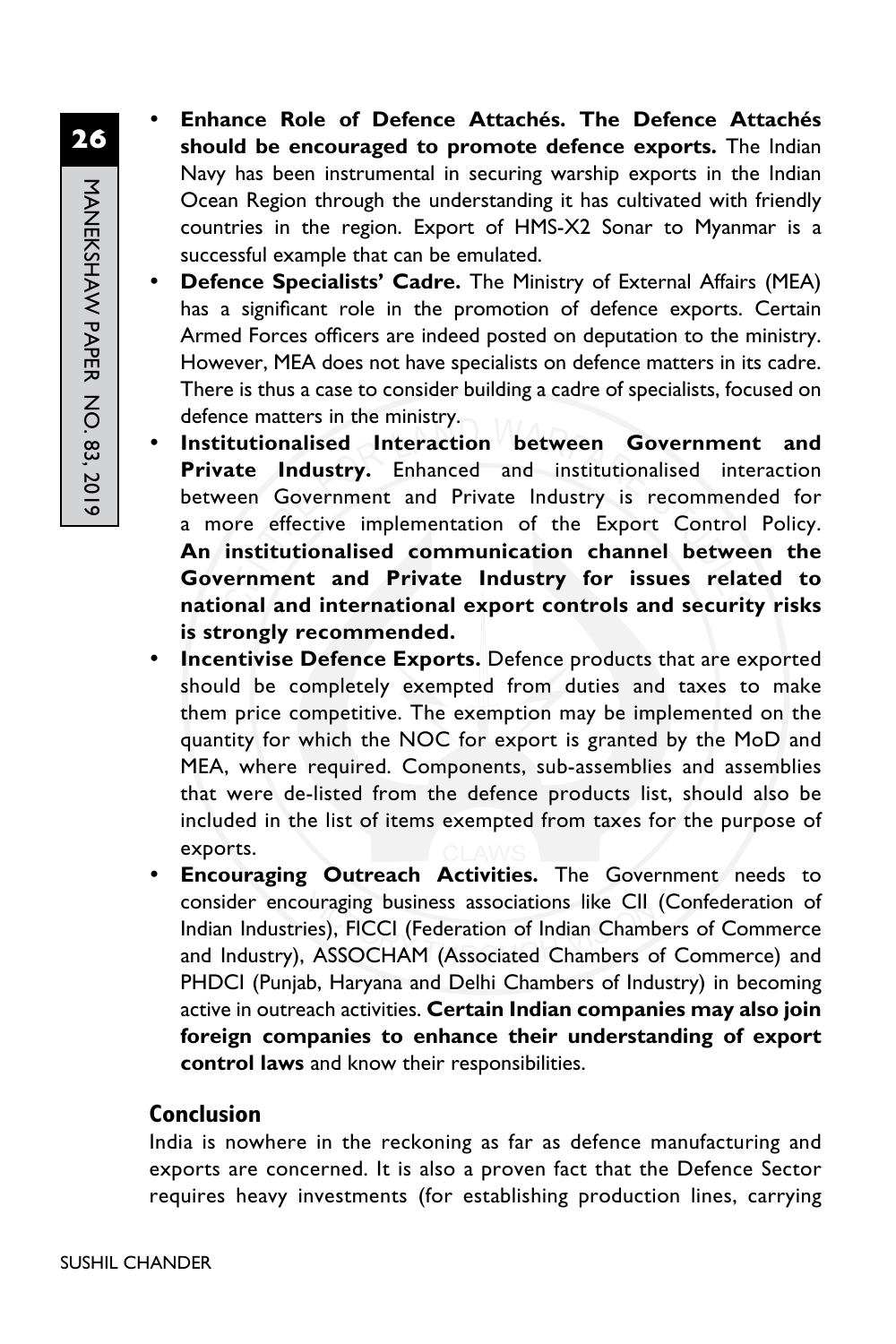The Armence among menus and loes anke. The Armed H<br>mbiguously expressed their intent to continue support t<br>tion efforts and defence exports to friendly foreign cour<br>fence export strategy provides the framework for encour<br>d out R&D), considerable patience to remain entrenched till the contracts begin to be awarded and the returns on investments become a reality. As there are few end-users, namely, the Defence Forces and Central/State Armed Police Services, the domestic defence industry cannot survive without exports. Focus on defence exports should continue to be high on the Government agenda. India's help in modernising the militaries of friendly foreign countries will not just strengthen the diplomatic and military bond between India and the importing countries but also open the doors for strategic exports. The defence exports are not only a matter of economic survival but also invariably add muscle to a country's standing in the comity of nations and contribute significantly in enhancing a country's influence among friends and foes alike. The Armed Forces have unambiguously expressed their intent to continue support to the indigenisation efforts and defence exports to friendly foreign countries. While defence export strategy provides the framework for encouraging domestic defence industry to manufacture and export defence products, various recommended measures, as discussed above, if accepted and put into action, will certainly help provide the much needed impetus to indigenisation, galvanise the Indian defence industrial base and simultaneously enhance defence exports manifold in the next few years.

#### **Notes**

- 1. Dr. Rajiv Nayan, The Centre for Science and Security Studies (CSSS), "Export Controls and India," *History of India's Export Controls*, p. 6, August 2013; available at https://www.kcl. ac.uk/sspp/departments/warstudies/research/groups/csss/pubs/india-export-control.pdf
- 2. Ministry of External Affairs (MEA)/Government of India/Media Centre, Press Release, "India joins Missile Technology Control Regime," June 27, 2016; available at https://www. mea.gov.in/press-releases.htm?dtl/26953/India+joins+Missile+Technology+Control+Regi me
- 3. MEA/Government of India/Media Centre, Press Release, "India Joins the Wassenaar Arrangement," December 8, 2017; available at https://www.mea.gov.in/press-releases. htm?dtl/29164/India\_Joins\_the\_Wassenaar\_Arrangement
- a\_Joins\_the\_Wassenaar\_Arrangement<br>of India/Media Centre, Press Release, "India Joins<br>2018; available at https://www.mea.gov.in/press-re<br>istralia Group AG 4. MEA/Government of India/Media Centre, Press Release, "India Joins the Australia Group (AG)," January 19, 2018; available at https://www.mea.gov.in/press-releases.htm?dtl/29366/ India\_joins\_the\_Australia\_Group\_AG
- 5. Dr. Rajiv Nayan, The Centre for Science and Security Studies (CSSS), "Export Controls and India," *History of India's Export Controls*, p. 6, August 2013; available at https://www.kcl. ac.uk/sspp/departments/warstudies/research/groups/csss/pubs/india-export-control.pdf
- 6. Note. The Harmonized Commodity Description and Coding System (or Harmonized System), is a product classification system used in International Trade by Customs worldwide. It is developed by the World Customs Organization (WCO), Brussels. In India, the HS Code is of 8 digits level. The first two digits stand for chapter code. The next two digits stand for main product code and the last four digits denote the sub-category of products.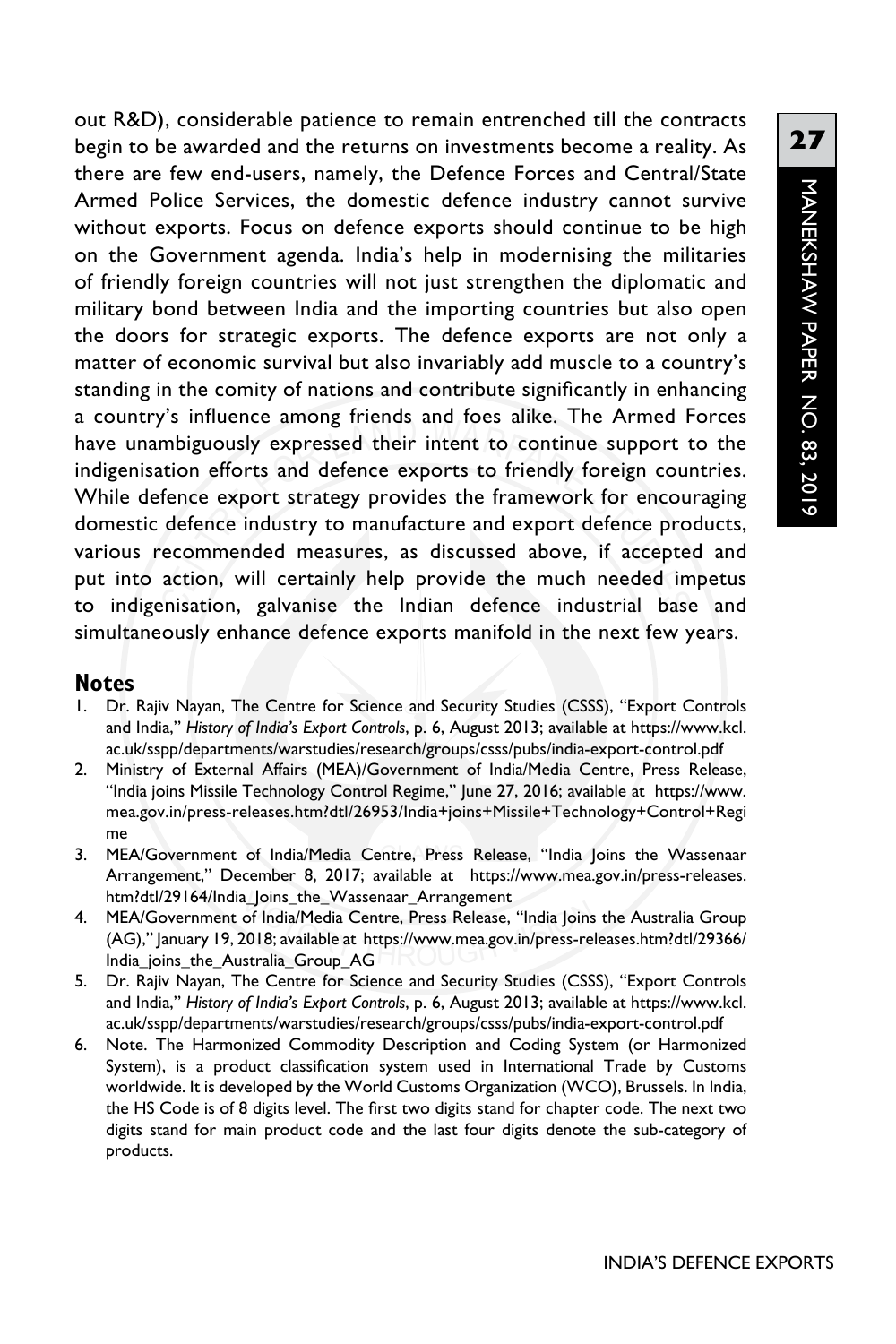7. Government of India/Directorate General of Foreign Trade (DGFT) website, Schedule 2 of Foreign Trade Policy; available at https://dgft.gov.in/sites/default/files/Eschedule2.pdf

#### 8. Ibid.

- 9. List of defence items requiring industrial licence, MoD/DDP Press Note dated June 26, 2014; available at https://dipp.gov.in/sites/default/files/pn3\_2014\_0.pdf
- 10. Department of Defence Production/MoD, "Defence Exports," available at https://ddpmod. gov.in/defence-exports
- 11. Department of Defence Production/MoD, "Strategy for Defence Export," available at https://ddpmod.gov.in/sites/default/files/STRATEGY%20FOR%20DEFENCE%20EXPORTS. pdf
- 12. Department of Defence Production/MoD, "Defence Exports," available at https://ddpmod. gov.in/defence-exports
- 13. Department of Defence Production/MoD, "Revised SOP for issue of Authorization for Export of Munitions List," available at https://ddpmod.gov.in/sites/default/files/Revised%20 SOP%20for%20issue%20of%20Authorization%20for%20export%20of%20Munitions%20 List.pdf
- Figure For Secret Secret Mathematic Figure 1913-14," p. 62; aver the Cefence Production/MoD, "Annual Report 2013-14," p. 62; aver (Impulsives/default/files/AnnualReport2013-14-ENG.pdf<br>
tment of Defence Production/MoD, "Ann 14. Department of Defence Production/MoD, "Annual Report 2013-14," p. 62; available at https://mod.gov.in/sites/default/files/AnnualReport2013-14-ENG.pdf
- 15. Department of Defence Production/MoD, "Annual Report 2014-15," p. 57; available at https://mod.gov.in/sites/default/files/AR1415.pdf
- 16. Department of Defence Production/MoD, "Annual Report 2015-16," pp. 57-58; available at https://ddpmod.gov.in/sites/default/files/Annual%20Report%20MOD\_2016.pdf
- 17. Department of Defence Production/MoD, "Annual Report 2016-17," available at https:// ddpmod.gov.in/sites/default/files/Annual%20Report%202016-17.pdf
- 18. Department of Defence Production/MoD, "Defence Exports," available at https://ddpmod. gov.in/defence-exports
- 19. *The Economic Times*/Defence, "India's defence exports may cross Rs. 10,000 crore by end of FY19: Secretary of Defence Production," January 18, 2019; available at https:// economictimes.indiatimes.com/news/defence/indias-defence-exports-may-cross-rs-10000 crore-by-end-of-fy19-secretary-of-defence-production/articleshow/67591075.cms
- 20. Manu Pubby, "Private sector drives Indian Defence exports," *Economic Times*, March 29, 2016; available at https://economictimes.indiatimes.com/news/defence/private-sectordrives-indian-defence-exports/articleshow/51592878.cms
- 21. Department of Defence Production/MoD, "Annual Report 2016-17," available at https:// ddpmod.gov.in/sites/default/files/Annual%20Report%202016-17.pdf
- 22. Department of Commerce, Export Import Data Bank, "Export: Commodity Wise," Period April 2018 to December 2018; available at http://commerce-app.gov.in/eidb/
- 23. Ibid.
- 24. Ibid.
- 23. Ibid.<br>24. Ibid.<br>25. Stockholm International Peace Research Institute (SIPRI), "Arms Trade Data," available at<br>http://armstrade.sipri.org/armstrade/page/values.php http://armstrade.sipri.org/armstrade/page/values.php
- 26. Stockholm International Peace Research Institute (SIPRI), "Trade Register," available at http://armstrade.sipri.org/armstrade/page/trade\_register.php
- 27. Department of Defence Production/MoD, "Annual Report 2016-17"; available at https:// ddpmod.gov.in/sites/default/files/Annual%20Report%202016-17.pdf
- 28. Stockholm International Peace Research Institute (SIPRI), "Trade Register," available at http://armstrade.sipri.org/armstrade/page/trade\_register.php
- 29. *The Economic Times*, "India to Deliver Corvette Class Warship to Mauritius on December 20," December 18, 2014; available at https://economictimes.indiatimes. com/news/politics-and-nation/india-to-deliver-corvette-class-warship-to-mauritiuson-december-20/articleshow/45564033.cms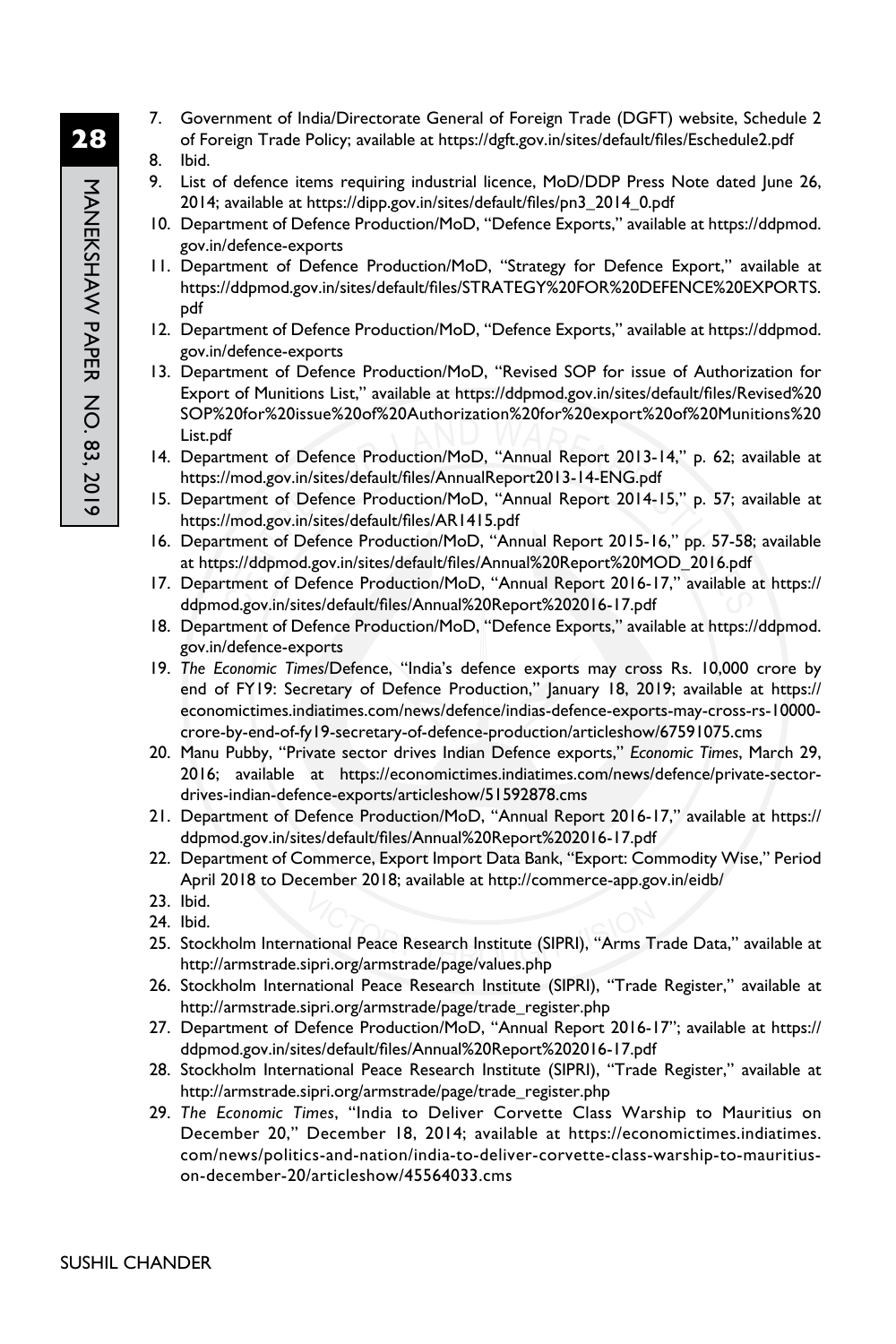- 30. Department of Defence Production/MoD, "Annual Report 2016-17," available at https:// ddpmod.gov.in/sites/default/files/Annual%20Report%202016-17.pdf
- 31. Ibid.
- 32. Ibid.
- 33. Stockholm International Peace Research Institute (SIPRI), "Trade Register," available at http://armstrade.sipri.org/armstrade/page/trade\_register.php
- 34. Prashanth Parameswaran, "India to Supply Torpedoes to Myanmar," *The Diplomat*, March 31, 2017; available at https://thediplomat.com/2017/03/india-to-supply-torpedoes-tomyanmar/
- 35. Stockholm International Peace Research Institute (SIPRI), "Trade Register," available at http://armstrade.sipri.org/armstrade/page/trade\_register.php
- 36. Manu Pubby, "Private sector drives Indian Defence exports," *Economic Times*, March 29, 2016; available at https://economictimes.indiatimes.com/news/defence/private-sectordrives-indian-defence-exports/articleshow/51592878.cms
- 37. Raksha Anirveda, interview titled "MKU Emerges as Leader in Indian Defence Sector," July 29, 2018; available at https://www.raksha-anirveda.com/mku-emerges-as-leader-in-indiandefence-sector/
- Sexualiable at https://www.raksha-anirveda.com/mku-emerges-as-leader-in<br>8; available at https://www.raksha-anirveda.com/mku-emerges-as-leader-in-<br>-sector/<br>ubby, "Private sector drives Indian Defence exports," *Economic Tim* 38. Manu Pubby, "Private sector drives Indian Defence exports," *Economic Times*, March 29, 2016; available at https://economictimes.indiatimes.com/news/defence/private-sectordrives-indian-defence-exports/articleshow/51592878.cms
- 39. Stockholm International Peace Research Institute (SIPRI), "Trade Register," available at http://armstrade.sipri.org/armstrade/page/trade\_register.php
- 40. Arkamoy Dutta Majumdar, "India looking to scale up military hardware exports." Updated: November 30, 2017; available at https://www.livemint.com/
- 41. SIPRI (Stockholm International Peace Research Institute), Arms Transfers Database, "Importer/Exporter TIV Tables," available at http://armstrade.sipri.org/armstrade/html/ export\_values.php
- 42. Ibid.
- 43. Ibid.
- 44. "The World Bank Data, Arms Imports and Exports" (SIPRI Trend Indicator Values); available at https://data.worldbank.org/indicator/MS.MIL.MPRT.KD?end=2017&locations= IN&start=2010&view=chart
- 45. Department of Defence Production (DDP)/MoD/Government of India, "Scheme for Promotion of Defence Exports," October 4, 2018; available at https://ddpmod.gov.in/sites/ default/files/Scheme%20for%20Promotion%20of%20Defence%20Exports0001.pdf
- 46. Department of Industrial Policy and Promotion (DIPP)/Ministry of Commerce & Industry (MoC&I)/Government of India, "List of Industrial Licences for Manufacture of Defence
- Items", July 13, 2018; available at https://dipp.gov.in/sites/default/files/dil\_13July2018.pdf<br>Department of Defence Production (DDP)/MoD/Government of India, "Green Chan<br>Policy for Procurement of Defence Stores and Spares 47. Department of Defence Production (DDP)/MoD/Government of India, "Green Channel Policy for Procurement of Defence Stores and Spares," March 24, 2019; available at http://makeinindiadefence.gov.in/admin/writereaddata/upload/2018-07-16-191459Green\_ Channel\_Policy.pdf
- 48. Raksha Anirveda, interview titled "MKU Emerges as Leader in Indian Defence Sector," July 29, 2018; available at https://www.raksha-anirveda.com/mku-emerges-as-leader-in-indiandefence-sector/
- 49. *The Economic Times*/Defence, "India's defence exports may cross Rs.10,000 crore by end of FY19: Secretary of Defence Production," January 18, 2019; available at https:// economictimes.indiatimes.com/news/defence/indias-defence-exports-may-cross-rs-10000-crore-by-end-of-fy19-secretary-of-defence-production/articleshow/67591075. cms